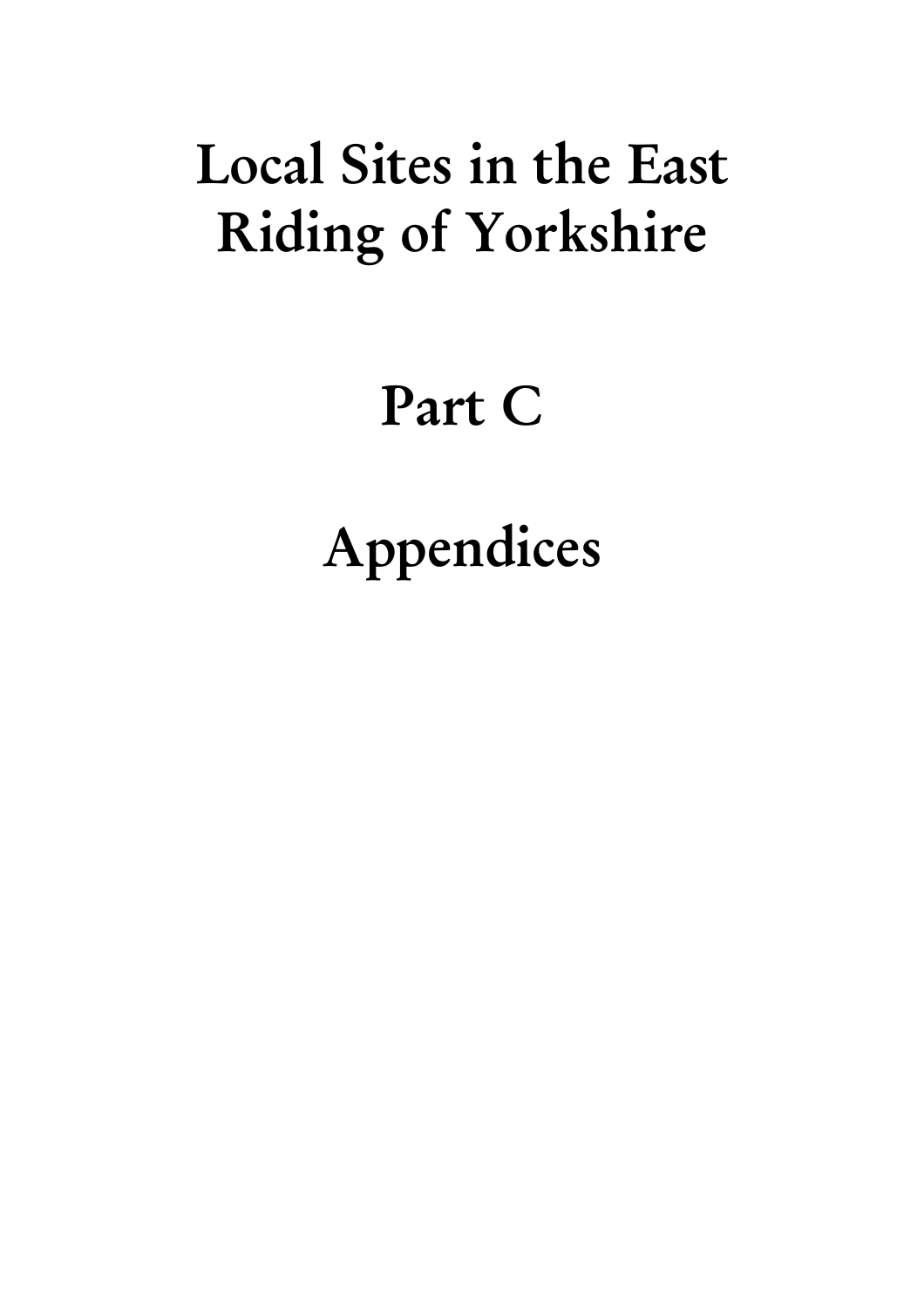# Appendices

- A Local, National and International Designated Sites in the East Riding of Yorkshire
- B Local Geological Sites
- C Terms of Reference for the East Riding of Yorkshire LWS Panel
- D East Riding of Yorkshire New Candidate LWS Form
- E Site Survey Guidelines
- F Site Mapping Guidelines
- G East Riding of Yorkshire Survey Sheet
- H Landowner feedback form
- I The Relationship between UK Biodiversity Priority Habitats and LWS Habitat Selection Guidelines
- J Local Wildlife Site process diagrams
- K Glossary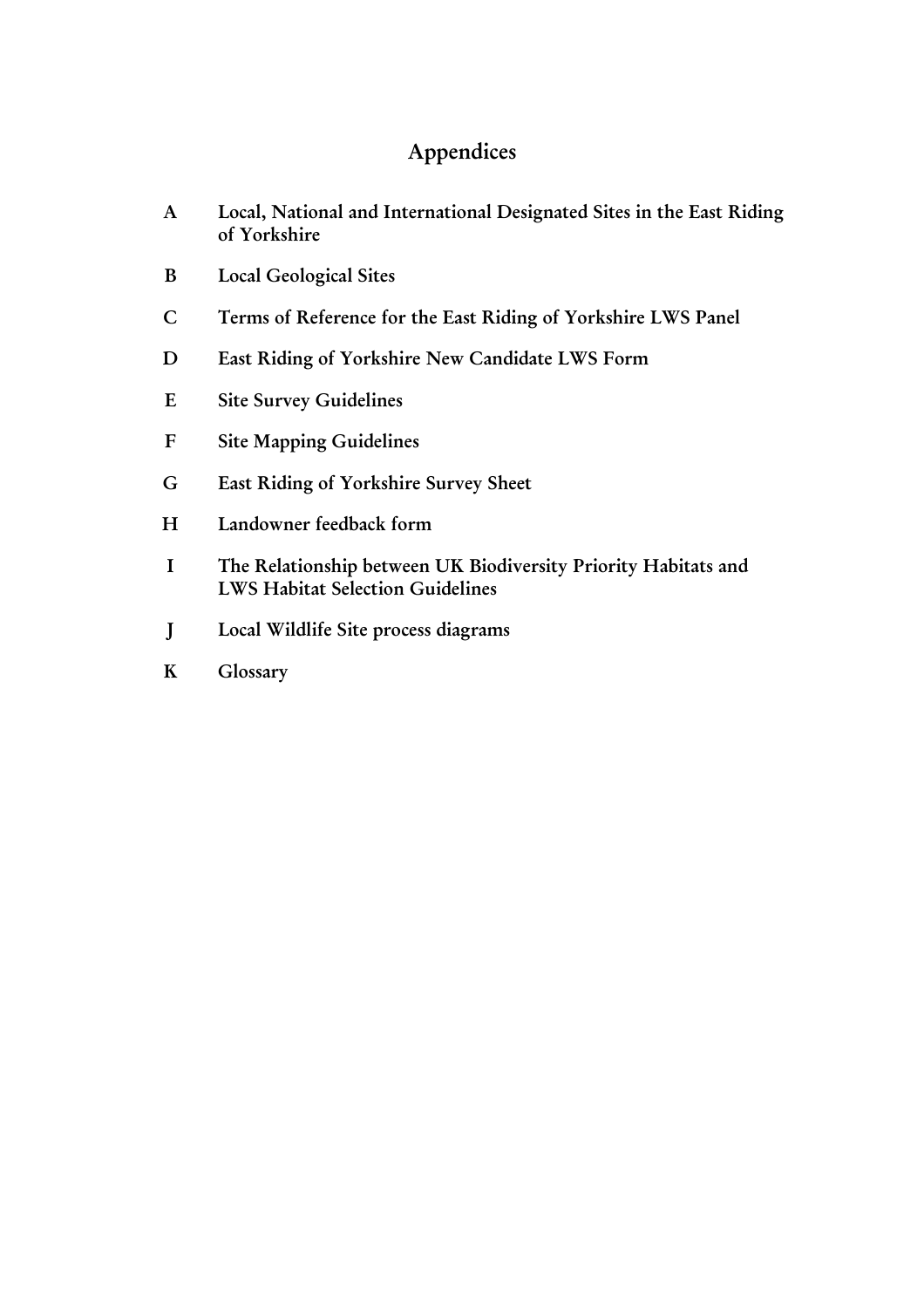# Appendix A

# Local, National and International Designated Sites in the East Riding of Yorkshire

The following sites are wholly, or partly within the East Riding of Yorkshire

| Designation<br>level | Designation Type and Site Names                                                   |                                                                                |                                                                                   |  |  |
|----------------------|-----------------------------------------------------------------------------------|--------------------------------------------------------------------------------|-----------------------------------------------------------------------------------|--|--|
|                      | Local Wildlife Site (LWS)                                                         |                                                                                |                                                                                   |  |  |
|                      | LWS are present within all areas of the East Riding and represent a comprehensive |                                                                                |                                                                                   |  |  |
|                      |                                                                                   | network of sites of substantive nature conservation value. Currently there are |                                                                                   |  |  |
|                      |                                                                                   |                                                                                | over 600 candidate LWS that are being surveyed on an ongoing basis to establish a |  |  |
|                      |                                                                                   | sound register of these sites. Some may be removed from the register and other |                                                                                   |  |  |
|                      |                                                                                   | new sites may be added following survey and consideration.                     |                                                                                   |  |  |
| Local                |                                                                                   |                                                                                |                                                                                   |  |  |
|                      |                                                                                   | Local Nature Reserve (LNR)                                                     |                                                                                   |  |  |
|                      | Humber Bridge Country Park                                                        | Sigglesthorne Station                                                          |                                                                                   |  |  |
|                      | <b>Eastrington Ponds</b>                                                          | Southorpe                                                                      |                                                                                   |  |  |
|                      | Flamborough Outer Head                                                            | Hudson Way                                                                     |                                                                                   |  |  |
|                      | South Landing                                                                     | Mayfield and Broom Park                                                        |                                                                                   |  |  |
|                      | Danes Dyke                                                                        | Sugar Mill Ponds                                                               |                                                                                   |  |  |
|                      | Millington Wood                                                                   | Howden Marsh                                                                   |                                                                                   |  |  |
|                      |                                                                                   | <b>National Nature Reserve (NNR)</b>                                           |                                                                                   |  |  |
|                      | Lower Derwent Valley                                                              | Spurn                                                                          |                                                                                   |  |  |
|                      | Humberhead Peatlands                                                              |                                                                                |                                                                                   |  |  |
|                      |                                                                                   | Site of Special Scientific Interest (SSSI)                                     |                                                                                   |  |  |
|                      | Allerthorpe Common                                                                | Everthorpe Quarry                                                              | Millington Wood and                                                               |  |  |
|                      | Barn Hill meadows                                                                 | Flamborough Head                                                               | Pastures                                                                          |  |  |
|                      | <b>Beckhead Plantation</b>                                                        | Flamborough Railway                                                            | Newbald Becksies                                                                  |  |  |
|                      | <b>Bishop Wilton Deep</b>                                                         | Cutting                                                                        | Newton Mask                                                                       |  |  |
|                      | Dale                                                                              | Fordon Chalk Grasslands                                                        | Pocklington Canal                                                                 |  |  |
|                      | Bishop Wilton Poor                                                                | Hoddy Cows Spring                                                              | Pulfin Bog                                                                        |  |  |
|                      | Land                                                                              | Hornsea Mere                                                                   | Rifle Butts Quarry                                                                |  |  |
| National             | Boynton Willow Garth                                                              | Horse Dale and Holm                                                            | <b>River Derwent</b>                                                              |  |  |
|                      | Brantingham Dale                                                                  | Dale                                                                           | River Hull Headwaters                                                             |  |  |
|                      | Bryan Mills Field                                                                 | Hotham Meadow                                                                  | Roos Bog                                                                          |  |  |
|                      | <b>Burton Bushes</b>                                                              | Humber Estuary                                                                 | Skipsea Bail Mere                                                                 |  |  |
|                      | Cinquefoil Brow and                                                               | <b>Keasey Dale</b>                                                             | South Cliffe Common                                                               |  |  |
|                      | Wood Dale                                                                         | Kelsey Hill Gravel Pits                                                        | The Lagoons                                                                       |  |  |
|                      | Cottam Well Dale                                                                  | Kiplingcoates Chalk Pit                                                        | Tophill Low                                                                       |  |  |
|                      | Derwent Ings                                                                      | Lambwath Meadows                                                               | White Carr Meadow                                                                 |  |  |
|                      | Dimlington Cliff                                                                  | Leven Canal                                                                    | Withow Gap, Skipsea                                                               |  |  |
|                      | Drewton Lane Pits                                                                 | Melbourne and Thornton                                                         | Wyedale                                                                           |  |  |
|                      | Enthorpe Railway                                                                  | Ings                                                                           |                                                                                   |  |  |
|                      | Cutting                                                                           | Melton Bottom Chalk Pit                                                        |                                                                                   |  |  |
|                      |                                                                                   | Special Area for Conservation (SAC)                                            |                                                                                   |  |  |
|                      | Flamborough Head                                                                  | <b>River Derwent</b>                                                           |                                                                                   |  |  |
|                      | Lower Derwent Valley                                                              | Humber Estuary                                                                 |                                                                                   |  |  |
|                      | Thorne Moor                                                                       |                                                                                |                                                                                   |  |  |
| International        | Special Protection Area (SPA)                                                     |                                                                                |                                                                                   |  |  |
|                      | Hornsea Mere                                                                      |                                                                                | Flamborough Head to Bempton Cliffs                                                |  |  |
|                      | Humber Estuary                                                                    | Lower Derwent Valley                                                           |                                                                                   |  |  |
|                      | Thorne and Hatfield Moors                                                         |                                                                                |                                                                                   |  |  |
|                      | Ramsar (List of Wetlands of International Importance)                             |                                                                                |                                                                                   |  |  |
|                      | Lower Derwent Valley                                                              | Humber Estuary                                                                 |                                                                                   |  |  |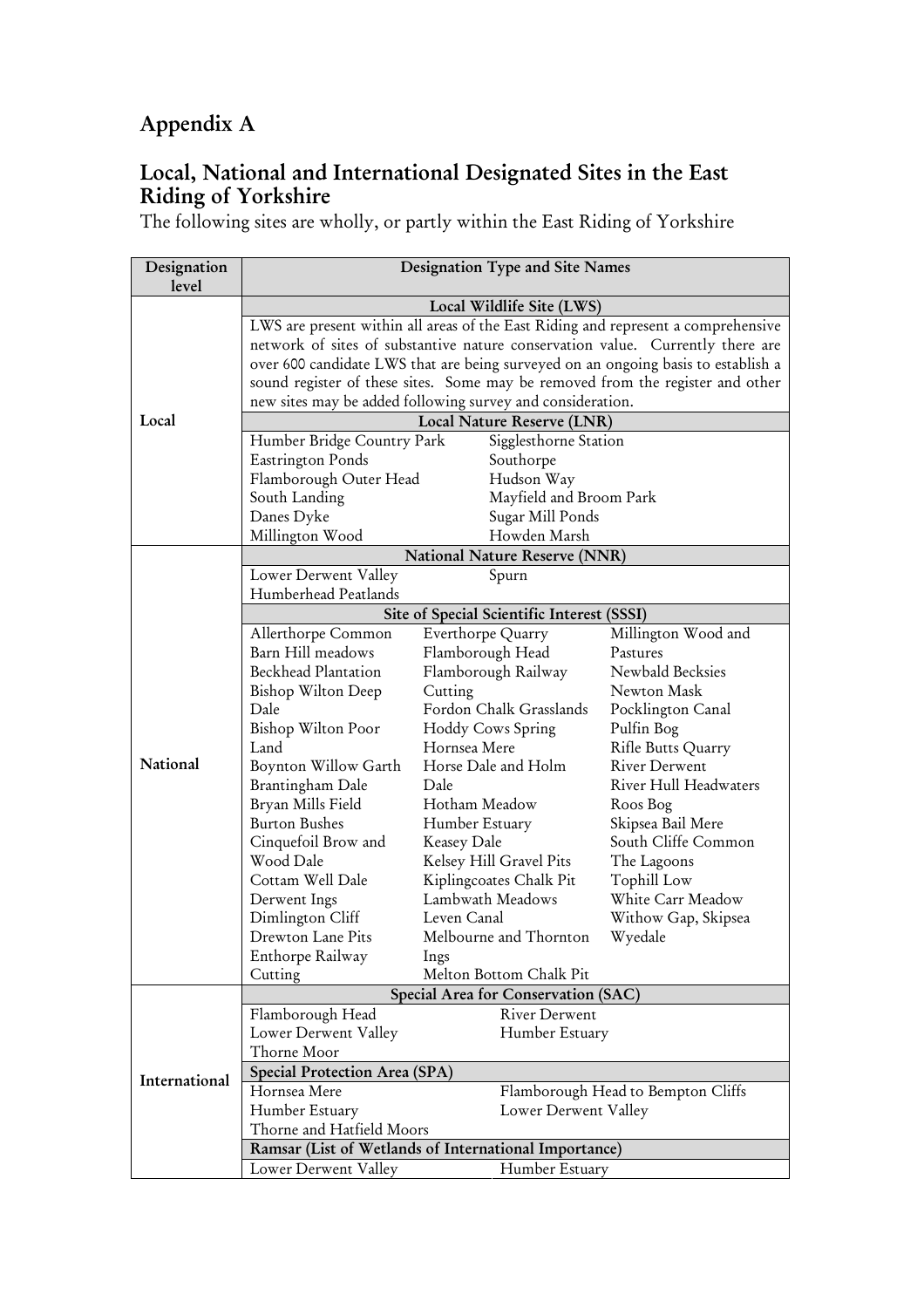# Appendix B

## List of the Local Geological Sites in the East Riding of Yorkshire

These are sites identified as 'Regionally Important Geological and Geomorphological Sites in the East Riding of Yorkshire' by the East Yorkshire Regionally Important Sites Group (Updated March 2011). For further information on these sites please contact the East Yorkshire Regionally Important Sites Group.

Arras Road Chalk Pit - SE 928433 [Site number EY01] - Turonian Coniacian Chalk; Kiplingcotes Marls, Arras Flint (type section) and Enthorpe Marls.

Atwick - TA191513 [Site number EY02] - Elongated area of alluvium exposed in cliff section, Quaternary, research only.

Barmston Mere near Skipsea TA168 587 [Site number EY03] - Early to mid Holocene record, Quaternary, research only.

Bessingby Chalk Pit TA164449 [Site number EY04] - Lower Campanian Chalk.

Bishop Wilton Chalk Pit - SE805559 [Site number EY05] - Cenomanian Turonian Chalk.

Bracken Quarry, Bainton SE973512 [Site number EY06] - Base of the Flamborough Chalk Formation.

Brandesburton Gravel Pits - TA114467 [Site number EY07] - Devensian sands and gravels.

Branmere near Aldbrough TA234362 [Site number EY08] Late glacial deposits, Quaternary.

Brantingham Dale - SE943301 to 955315 [Site number EY09] Dry valley (landscape).

Brigham Quarry - TA084545 [Site number EY10] - Devensian sands and gravels, Quaternary.

Cess Dell near Thorpe Garth TA259379 [Site number EY12] Kettle hole, Quaternary.

Easington Cliffs [Site number EY63] Tills and associated sediments, Quaternary.

East Leys Pit - near Grindale, TA147705 [Site number EY13] Lower Campanian Chalk.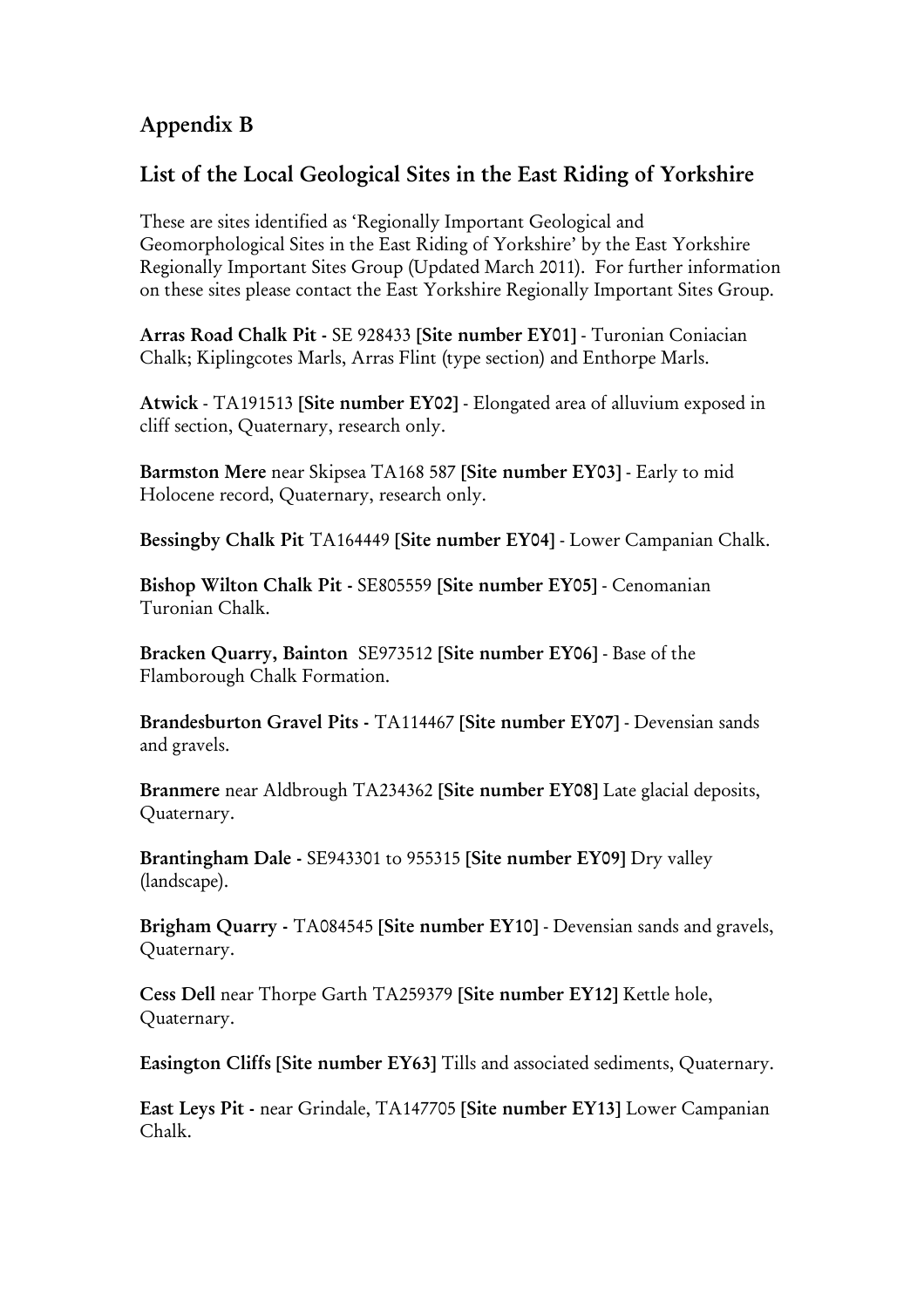Eppleworth Quarry - near Skidby TA 021324 [Site number EY14] Coniacian Chalk, Eppleworth Flint (type section) and De La Pole Flint (type section) also Quaternary till, loess and head deposits.

Flamborough Railway Cutting - [Site number EY61] (SSSI).

Goodmanham Channel - SE895625 to 915435 [Site number EY17] Glacial overflow channel, landscape.

Goodmanham Black Band exposure [Site number EY18] Cenomanian-Turonian boundary.

Gransmoor Quarry TA111596 [Site number EY19] Devensian Flandrian mere deposits filling a kettle hole.

Holme-on-Spalding-Moor Chruch [Site number EY70] Educational site - variety of building stones.

Holme-on-Spalding-Moor Chruch Hill [Site number EY71] Triassic inlier in Lake Humber deposits, possibly Anglian deposits also.

Hornhill Top Quarry, near Bainton SE974501 [Site number EY20] Top of the Burnham Chalk Formation.

Hornsea Mere TA190470 [Site number EY21] Last of the Devensian Flandrian meres of Holderness, landscape. SSSI

Hornsea Old Mere TA208475 [Site number EY22] Landscape.

Hotham Crossroads Pits SE995339 & 884342 [Site number EY23] Rhaetian to Hettangian.

Humber Bridge Country Park TA018260 [Site number EY24] Turonian Chalk, Barton Marls.

Jarret's Ings near Brigham TA082220 to 093523 [Site number EY25] Late glacial to recent Holocene, Quaternary.

Kelsey Hill Gravel Pits (I & II) - TA241272 & 244278 [Site number EY26] Late Devensian glacial outwash, yielding mammalian bones, Quaternary.

Keyingham Gravel Pits TA240272 [Site number EY27] Shells collected from the Kelsey Hill Gravels.

Kilnwick Percy Quarry - SE843504 [Site number EY28] Turonian Chalk, Ulceby Marl & Ulceby Oyster Bed.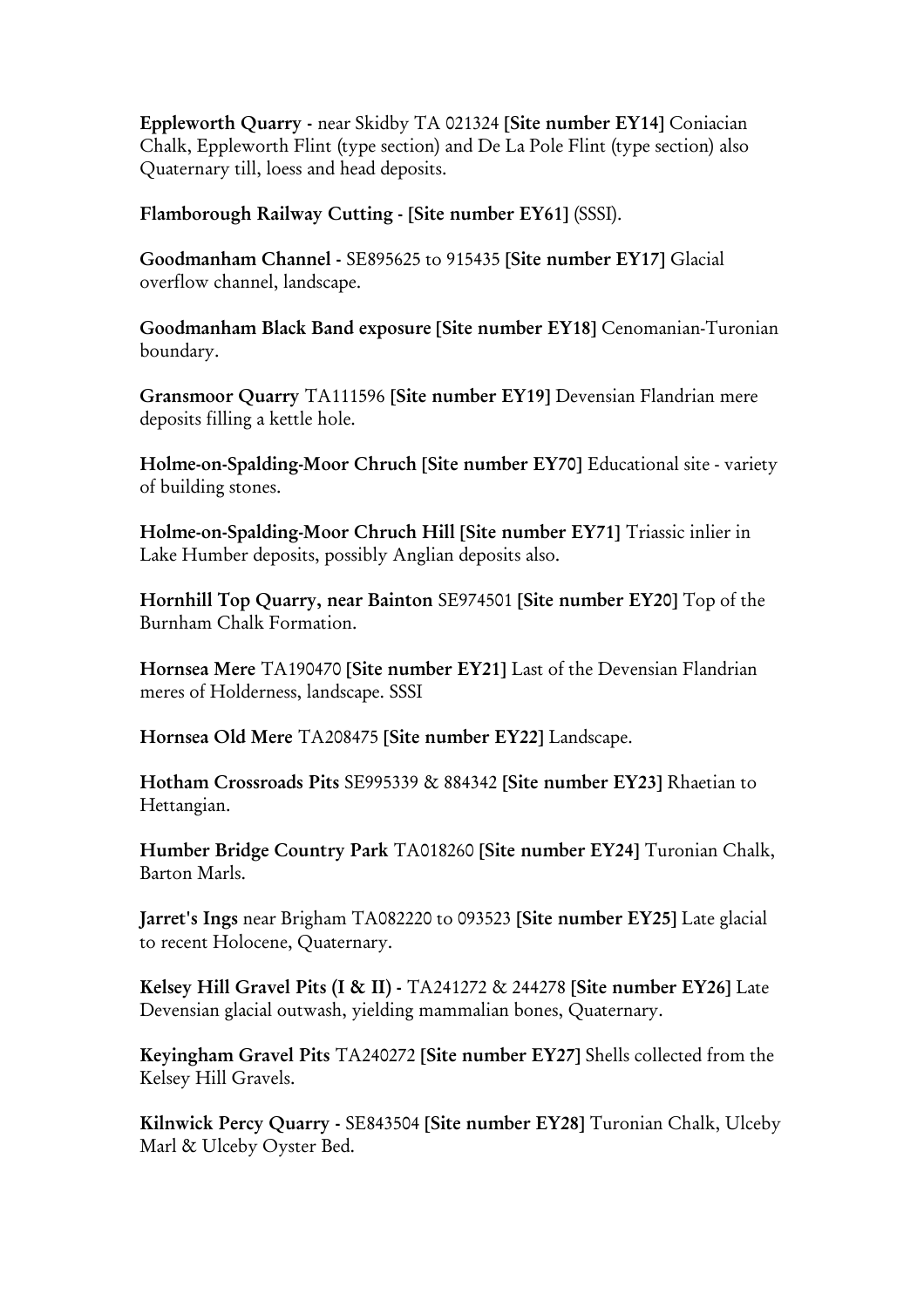Kiplingcotes Nature Reserve SE915434 [Site number EY29] Turonian Chalk, Deepdale Marls.

Kiplingcotes Station Quarry - SE932 438 [Site number EY30] Turonian Chalk, type section of Kiplingcotes Flints and Marls; site of large ammonites.

Lambwath Mere near Withernwick TA190395 [Site number EY31] Relatively complete Holocene record, Quaternary.

Langtoft East Chalk Pit TA012659 [Site number EY32] Tilted Burnham Chalk Formation.

Langtoft West Chalk Pit - TA012661 [Site number EY33] The junction between the Burnham Chalk Formation and the Flamborough Chalk Formation.

Little Weighton to Willerby railway cutting - Chalk exposure.

Mappleton TA208445 [Site number EY35] Late glacial to early/mid holocene environmental history.

Mappleton Sea defences [Site number EY36] Boulders from Scandinavia forming a useful teaching resource.

Middleton on the Wolds Chalk Pit SE943501 [Site number EY37] Burnham Chalk Formation, type section of the Middleton Marl.

Nafferton Grange Chalk Pit- TA049611 [Site number EY38] Lower Campanian Chalk, youngest in situ exposed in Yorkshire.

Newbald Wold Chalk Pit SE934377 [Site number EY39] Turonian Chalk, Deepdale Marls and Beacon Hill Marl.

North Cave Wetlands [Site number EY40] Lowest Jurassic and possibly uppermost Triassic under Quaternary gravels.

Pocklington Beck SE712448 to 712445 [Site number EY42] Mid to late Holocene record, Quaternary.

Redcliff, North Ferriby SE980250 [Site number EY43] Moraine and lacustrine sediments of Lake Humber, late Devensian.

Routh Quarry TA095435 [Site number EY44] Late glacial/Holocene sequence.

Ruston Parva Chalk Pit [Site number EY45] - Lower Campanian Chalk.

Sand le Mere beach - TA310309 [Site number EY46] Intertidal peat deposit, late glacial to early Holocene and sea level change.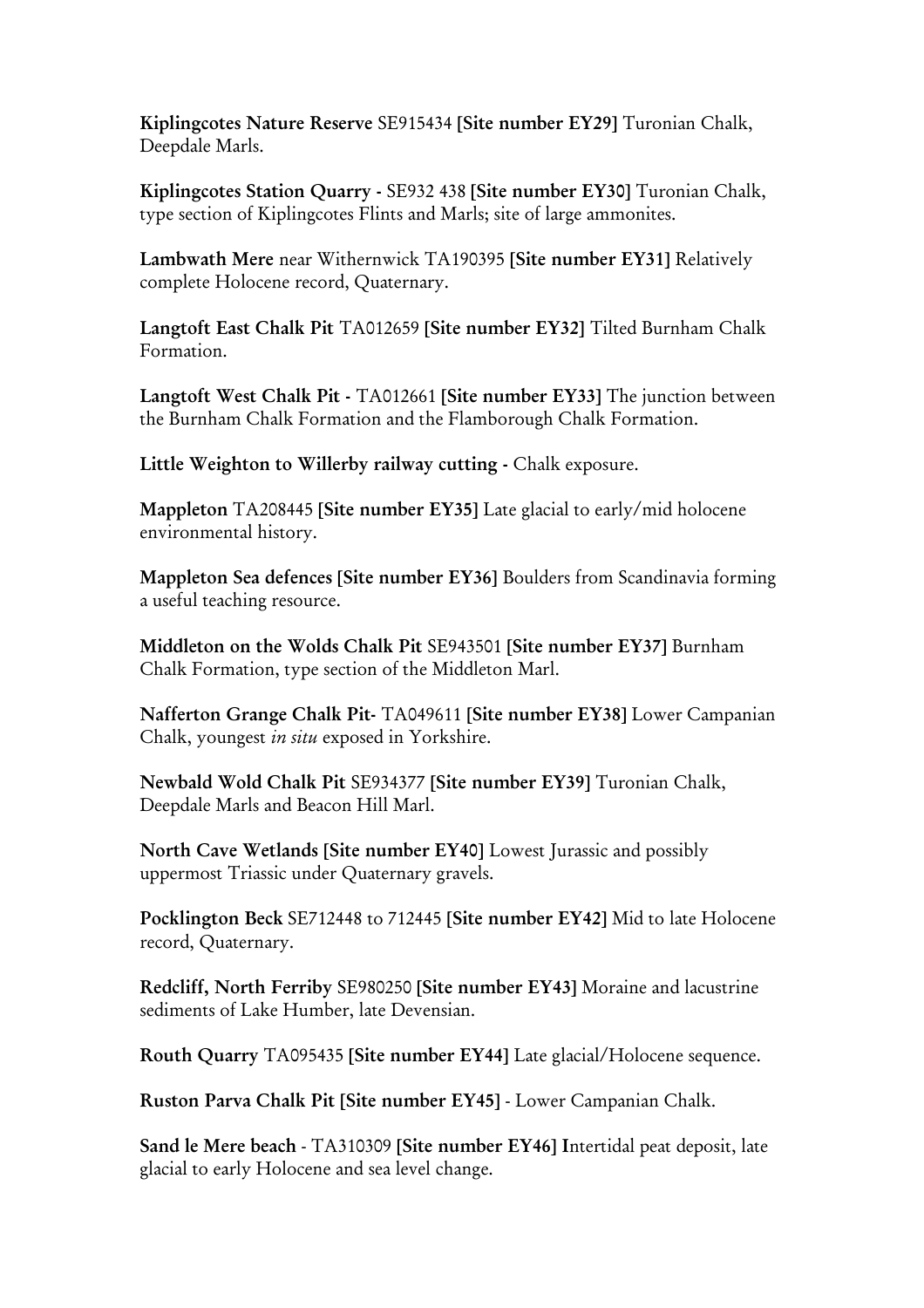Sands Top Quarry, North Newbald - SE907364 [Site number EY47] Cave Oolite, Bajocian, Middle Jurassic and karst features.

St. Austin's Stone, Drewton SE934344 [Site number EY48] Chalk fault breccia, landscape.

Seaton TA161464 [Site number EY49] Late Devensian valley connecting Hornsea Mere to River Hull valley, Quaternary.

Skipsea Low Mere TA149556[Site number EY51] continuous pollen record for late-glacial, early and mid Holocene.

Sunderland Bottom TA266297 to TA291294 [Site number EY53] Part of floodplain of the upper Keyingham valley, Quaternary.

Willow Garth TA126676 [Site number EY56] Late glacial to early Flandrian pollen record, Quaternary.

Willerby Railside Pit - Coniacian Chalk.

Wold Newton Monument TA038 721 [Site number EY57] Brick obelisk at the site of meteorite impact of 13th December 1795, landscape.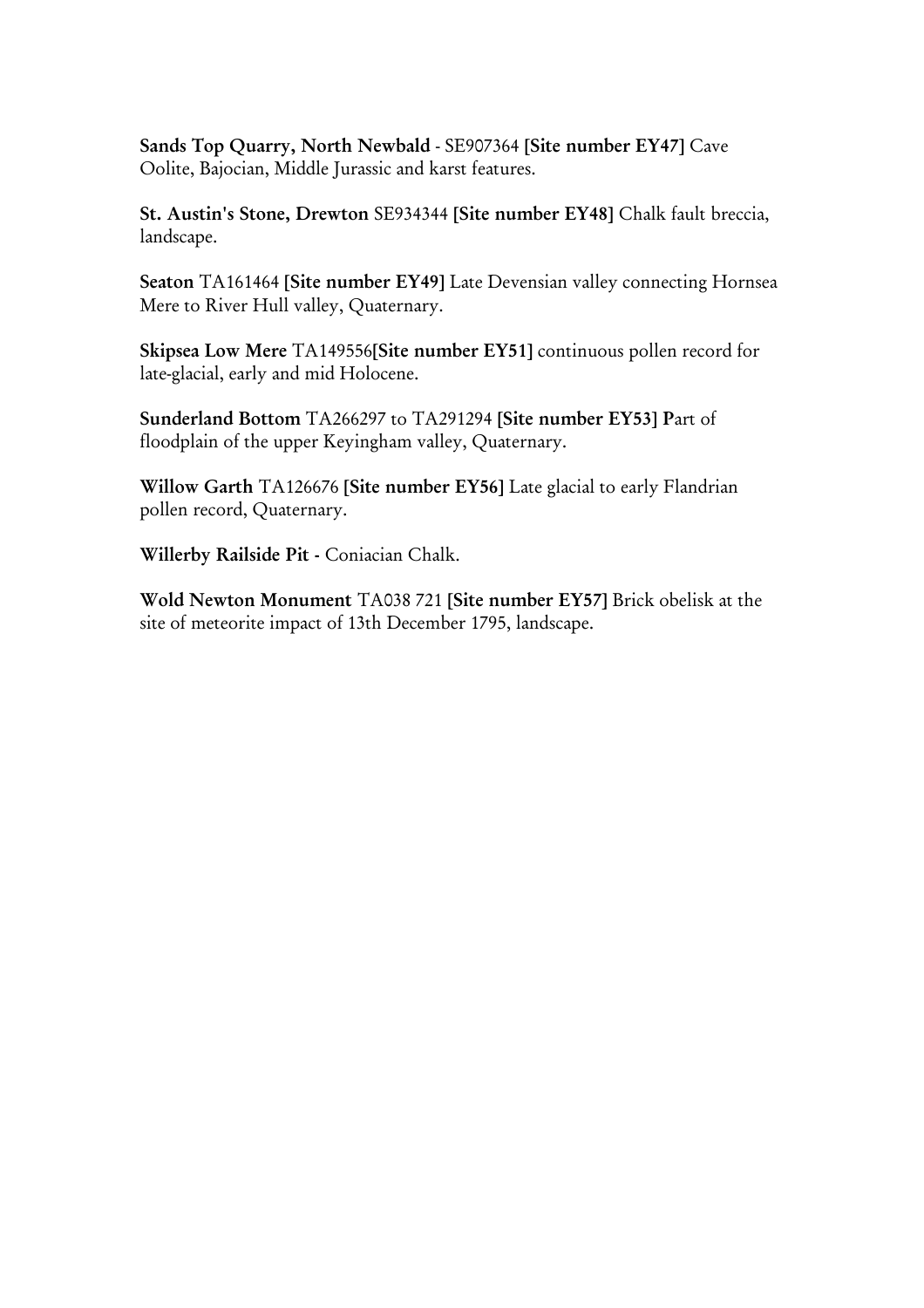# Appendix C

#### Terms of Reference for the East Riding of Yorkshire Local Wildlife Sites (LWS) Panel

#### 1. Background

The LWS System in the East Riding of Yorkshire is built on a fundamental review of the older non-statutory site system developed under the former Humberside County Council and the four District Councils that now cover our area. The local government reorganisation of 1996 replaced these with the unitary authority the East Riding of Yorkshire Council (ERYC). The East Riding of Yorkshire LWS Panel (herein referred to as 'the Panel') is the key group within the East Riding of Yorkshire LWS Partnership. The following draft terms of reference clarify how the Panel should operate.

#### 2. Area

The Panel currently covers the administrative area of the ERYC. The Panel may also consider opportunities for developing joint working with Hull City Council with regards to LWS.

#### 3. Membership

The following organisations and individuals are permanent members of the LWS Panel:

- ERYC (represented by the Sustainable Development Team and the Nature Conservation and Hedgerows Officer from the Planning and Development Management Service);
- North and East Yorkshire Ecological Data Centre (NEYEDC);
- Yorkshire Wildlife Trust (YWT);
- Natural England (NE);
- Hull and East Yorkshire Woodlands Initiative (HEYwoods);
- Botanical Society for the British Isles (BSBI ) (local botanical recorder);
- Environment Agency (EA);
- Forestry Commission (FC); and
- Lead Ecological surveyor.

Other members will be invited to attend panel meetings as required. These will include contract LWS surveyors and local specialists. Membership may be reviewed by the Panel at any time.

#### 4. Quorum

For a meeting of the Panel to be able to conduct business, a minimum of four permanent member organisations must be present.

#### 5. The Role of Panel

The role of the Panel is to:

- Set, publish, monitor and review LWS criteria and guidelines;
- Ensure the LWS System follows national guidance (currently Defra 2006);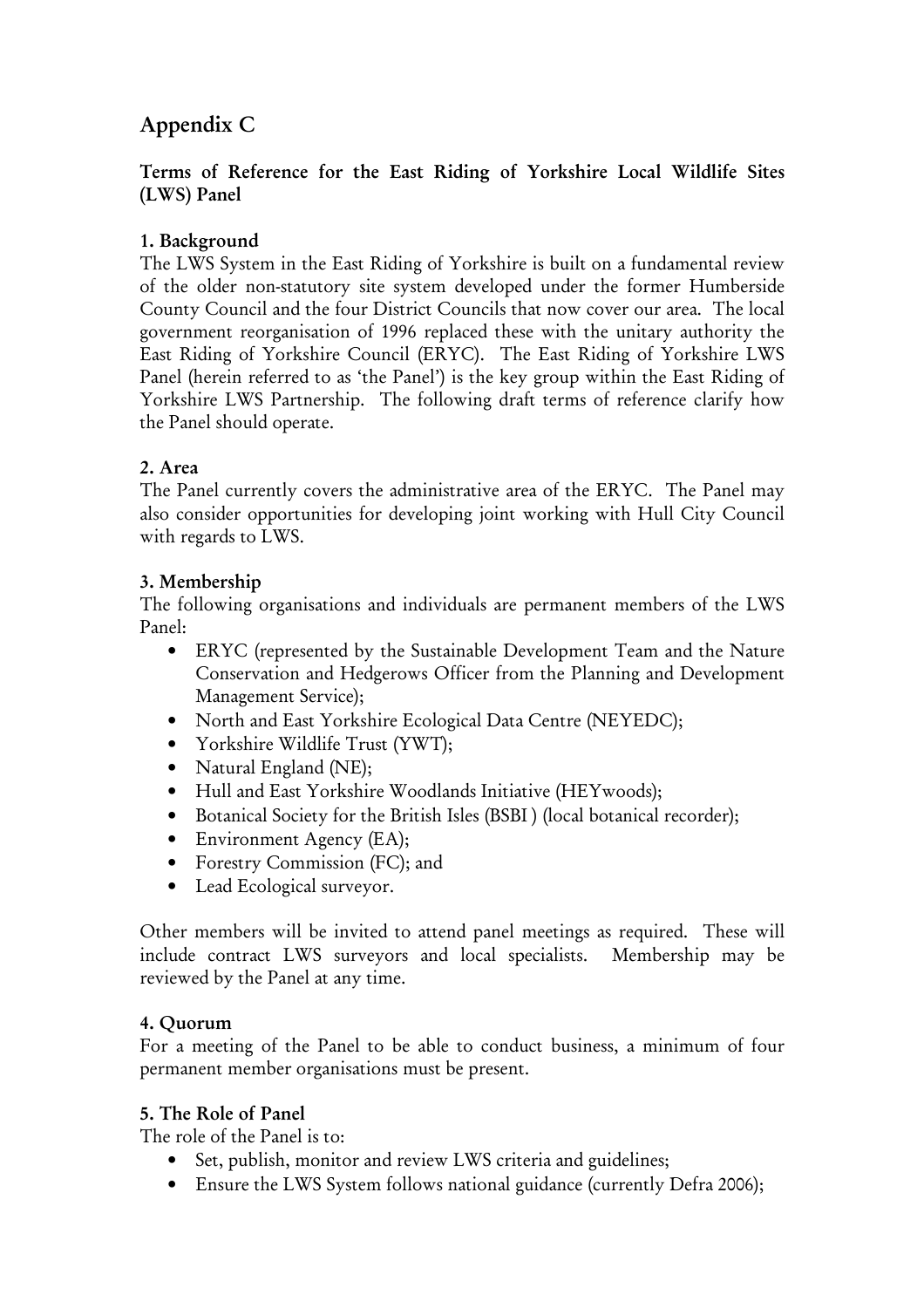- Recommend sites to the Local Planning Authority (LPA) for designation and deletion;
- Recommend appropriate boundaries for sites to the LPA;
- Review the SINCs identified by the former Humberside County Council and District Councils previous systems;
- Agree arrangements for the administration of the LWS System;
- Consider the long term management of the LWS System, including monitoring and how this will be funded; and

#### 6. Role of Individual Members

The roles of key member organisations is as follows:

- Secretariat for the Panel and the system will be provided by ERYC
- The final decision on the adoption of a Panel recommended LWS will be made by the Council's full Council and also via its LPA functions;
- Data management for the system and the Panel will be provided by NEYEDC; and
- NEYEDC will provide basic screening information of the sites against the guidelines for consideration by Panel members.
- Ecological surveyors will be asked to present their professional opinion to the Panel in relation to the ecological quality of any sites presented.
- All Panel members will be asked to apply their own technical knowledge to the consideration of sites and any contributions will be minuted as a record of the site's consideration.

#### 7. Meetings

The Panel should meet a minimum of twice per calendar year, and more frequently if required. Currently the Panel meets every two months to process the work of the review of LWS.

#### 8. Chair

The Panel is chaired by an appropriate officer from the Council's Sustainable Development Team.

#### 9. Amendments to the Terms of Reference

Amendments to these Terms of Reference may be proposed by means of a formal resolution made by any existing LWS Panel member.

In order to adopt an amendment, the resolution must secure the support of a twothirds majority of the LWS Panel, subject to confirmation by a simple majority vote.

#### 10. Ratification

These Terms of Reference were established by a simple majority vote of those attending the LWS Panel meeting of 10/10/12.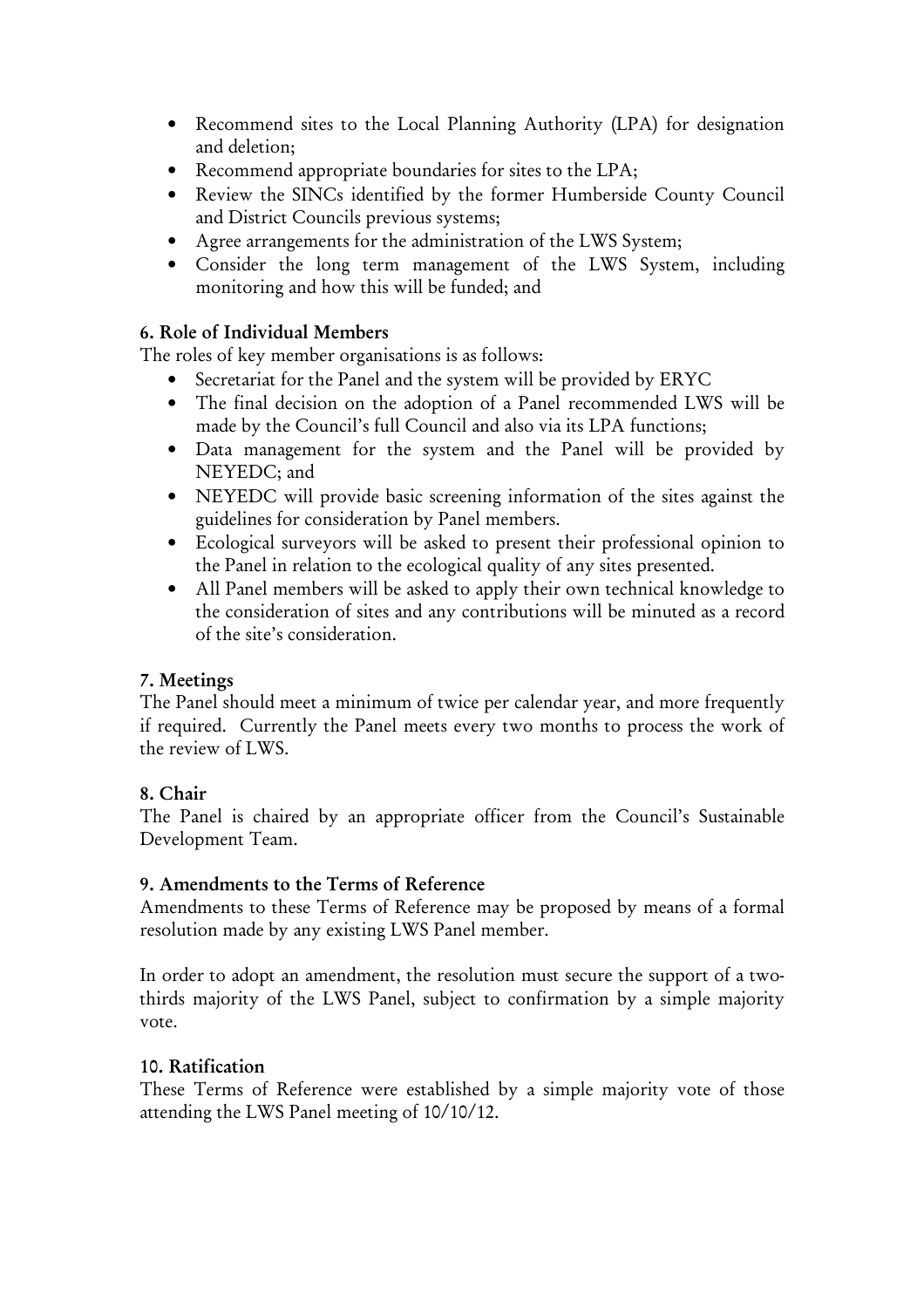# Appendix D

# East Riding of Yorkshire LWS Survey – NEW CANDIDATE SITES FORM

| <b>SECTION 1: Background Information</b>                 |                                 |  |  |
|----------------------------------------------------------|---------------------------------|--|--|
| <b>Site Name:</b>                                        | Parish / Nearest Village:       |  |  |
| NGR (or $5km^2$ ):                                       | Proposed by:                    |  |  |
| How identified:                                          | Identified on:                  |  |  |
| <b>Office Use Only</b>                                   |                                 |  |  |
| Landowner identified? Yes / No                           | Visited by:<br>Date:            |  |  |
| Date considered by LWS Panel:                            | LWS Panel outcome:              |  |  |
| Feedback provided? Yes / No                              | Added to layer:<br>By:<br>Date: |  |  |
| <b>SECTION 2: Description and Interest of Site</b>       |                                 |  |  |
| Why is this site interesting?                            |                                 |  |  |
| What habitats are present?                               |                                 |  |  |
| Describe the site and its habitats:                      |                                 |  |  |
| <b>SECTION 3: Site Information</b>                       |                                 |  |  |
| <b>Approximate size:</b>                                 |                                 |  |  |
| How typical is this site compared to others in the area? |                                 |  |  |
| What is the species diversity?                           |                                 |  |  |
| Are there any rare species?                              |                                 |  |  |
| How is the site managed?                                 |                                 |  |  |
| <b>SECTION 4: Evidence Base</b>                          |                                 |  |  |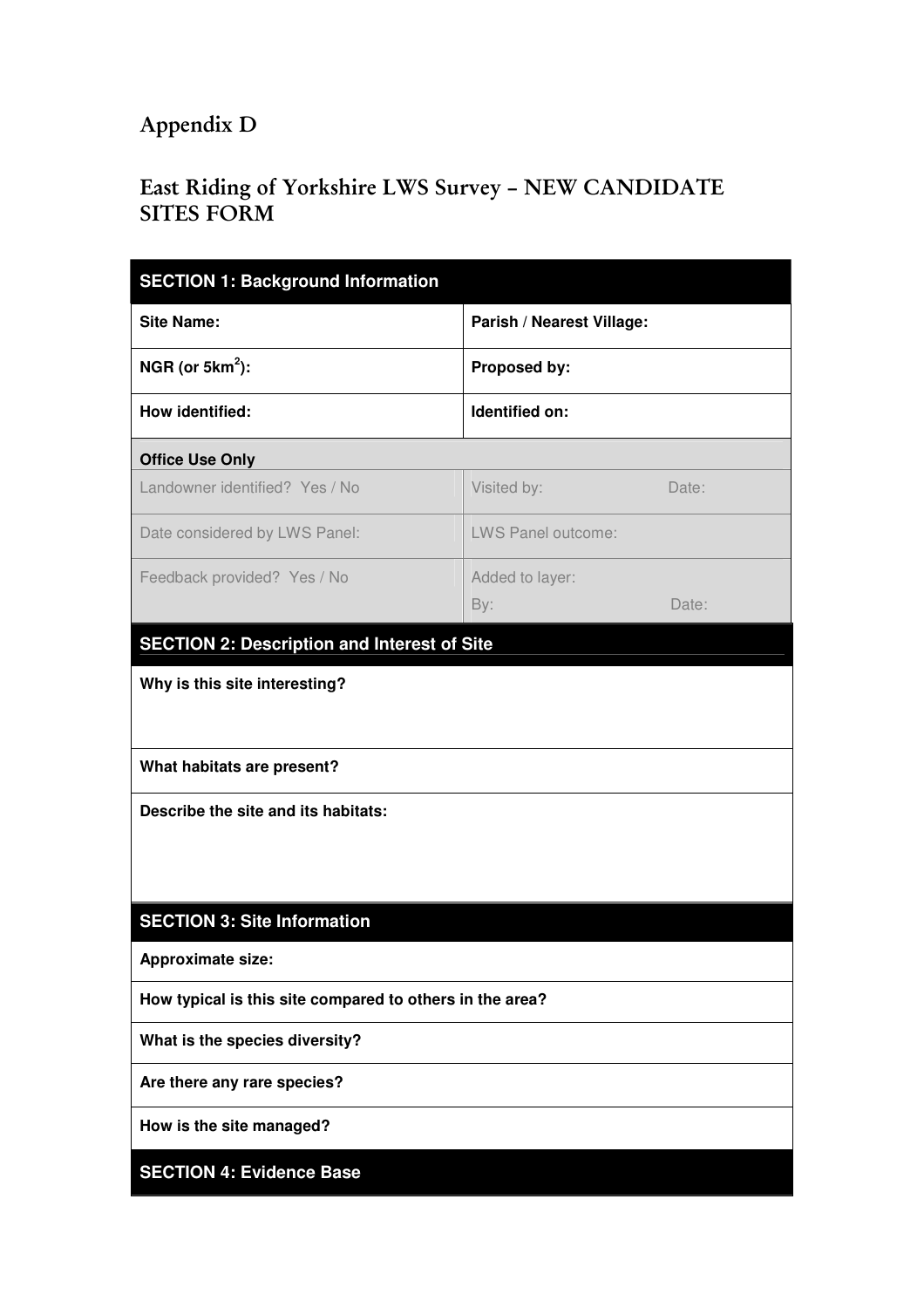| Source (if known) and<br>Year |
|-------------------------------|
|                               |
|                               |
|                               |
|                               |

# **Guidance Notes**

Please fill in as much of the form as possible in order to provide the Local Wildlife Sites (LWS) Panel with the maximum amount of information to base their decision on.

#### **SECTION 1: Background Information**

**Site Name** – this could be the name of the site on an Ordnance Survey map or what the site is referred to locally.

**Parish / Nearest Village** – this information will help to correctly identify the site and crosscheck the grid reference.

**National Grid Reference** – central site reference taken from an Ordnance Survey map, or the 5km grid square that the site falls in.

**Proposed by** – name of individual proposing the new candidate LWS.

**How identified** – information on how the site was originally identified. For example; site visit, aerial photograph.

**Identified on** – approximate date the site was first identified for its potential as a candidate LWS.

#### **SECTION 2: Description and Interest of Site**

**Why is this site interesting?** Please provide a statement as to why this site is interesting and why it should be considered as a new candidate LWS.

**What habitats are present?** List the broad habitats found on the site. For example; scrub, reed beds, standing open water.

**Describe the site and its habitats** – briefly describe how the different habitats on the site fit together. For example; large central area of open standing water with reeds to the north of the water body, surrounded by dense scrub and scattered trees (willow).

#### **SECTION 3: Site Information**

**Approximate size** – estimate the area in acres or hectares.

**How typical is this site compared to others in the area?** Are there any similar sites to this one nearby?

**What is the species diversity?** Are there lots of different species on the site (include plants, birds and animals).

**Are there any rare species?** List any known national, regional or locally rare species.

**How is the site managed?** Briefly describe how the site is currently managed.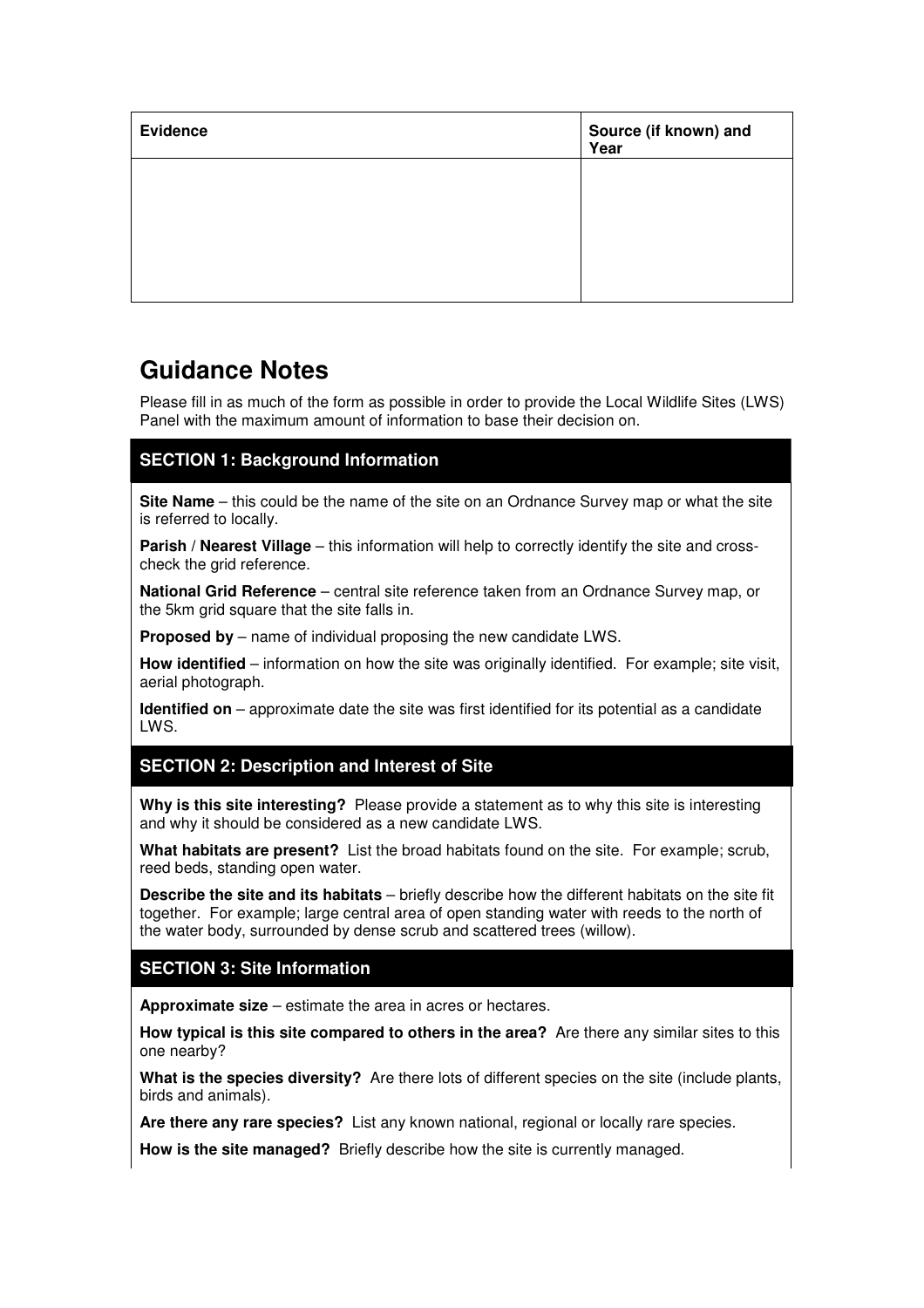#### **SECTION 4: Evidence Base**

- Please list, and append to this form, any further information available on the new candidate LWS.
- This should at least include a map of the site with its relative position to the nearest village / farm with a clear boundary drawn so it can be cross-referenced.
- Other types of evidence could include management plans, species surveys (species lists of plants, birds or animals), photographs etc.
- If applicable try to include a source, for example the surveyor or consultancy that carried out a survey.
- Please include the year in which each piece of evidence was collected so the LWS Panel can assess its currency.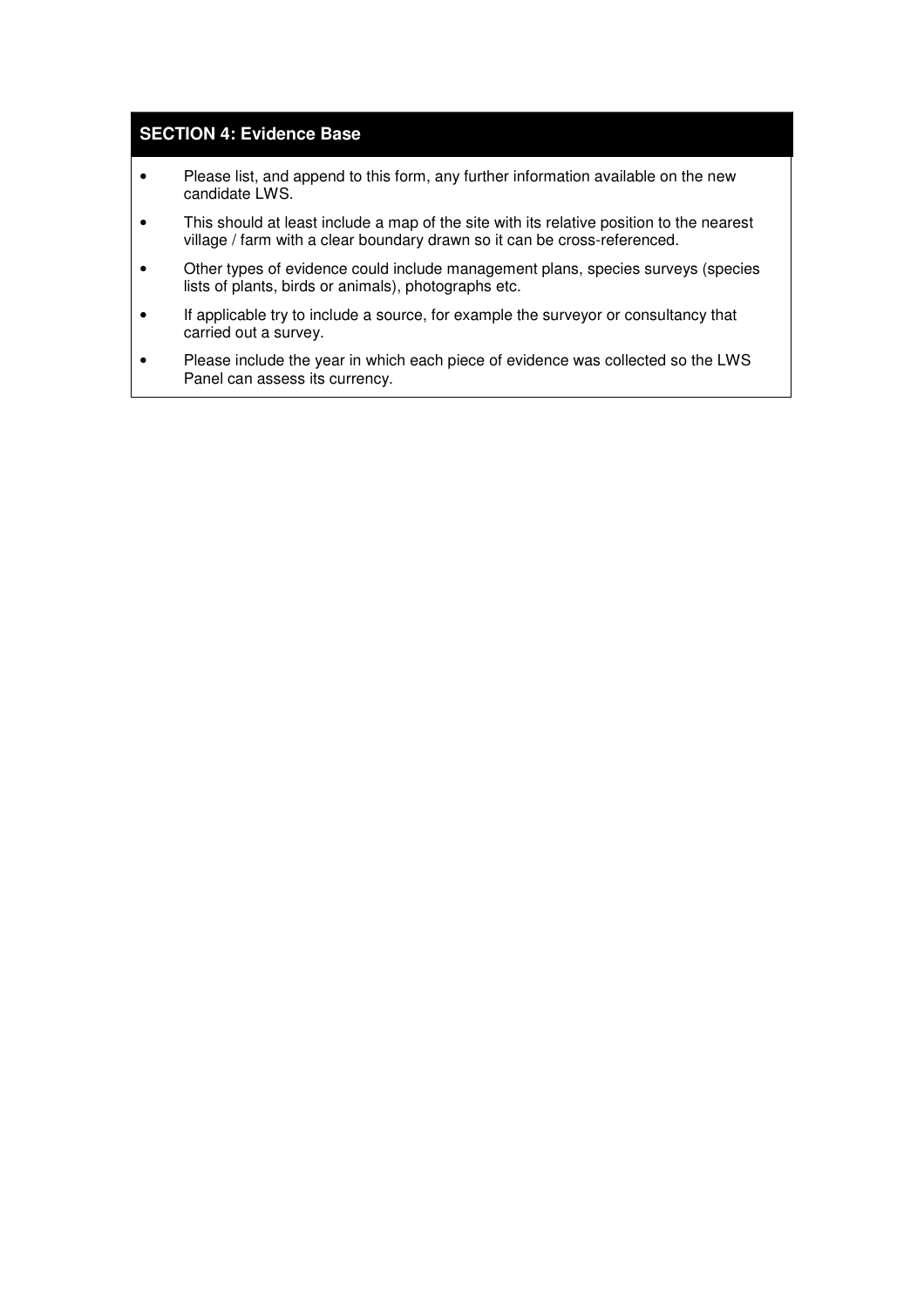## Appendix E

## East Riding of Yorkshire LWS Survey – SITE SURVEY **GUIDELINES**

#### Introduction

These guidelines are intended to be read in conjunction with the "East Riding of Yorkshire LWS Survey" forms and constitute a guide to completing these forms.

The survey form is separated into four parts; habitats, land use, habitat features and species, each of which constitutes a page of the survey form. The survey forms are supported by a field map. A mapping guidelines sheet is also available.

#### Health and Safety

In line with contractual obligations, all surveyors should take all reasonable measures to ensure their health and safety whilst undertaking field survey work in association with the East Yorkshire LWS Survey. The full NEYEDC Health and Safety Policy is available on request and guidance notes on risk assessment are available to all surveyors. If the surveyor judges that specific items of Personal Protective Equipment (PPE) are necessary for the safe execution of a particular survey, NEYEDC will, within reason, supply the requested equipment. Where NEYEDC is not able to supply the requested PPE, surveyors will not be compelled to complete surveys.

NEYEDC recommend that all surveyors working alone adopt a "loner worker" protocol. NEYEDC will, upon request, log surveyors on and off sites, to assist surveyors in operating a protocol of this type.

#### Risk Assessment.

On arrival at a potential LWS site, surveyors are required to carry out a risk assessment, considering what hazards are present at the site, who may be at risk from these hazards as a result of carrying out the survey and what measures can be taken to reduce present risks to a minimum. The survey should only go ahead if the surveyor, using his or her experience of ecological fieldwork, considers the risk to health and safety to be low. If this is the case, the surveyor should tick the risk assessment statement at the bottom of the habitat sheet and continue with the survey. If the surveyor considers the risks associated with surveying the site are unacceptable, then a summary of the risk assessment should be entered into the site description box on the survey sheet and the survey postponed or abandoned.

#### Survey Sheet Part 1 – Habitats

Survey sheet part 1 – habitats has the basic site information (site code, site name and grid reference) required by the surveyor in order to find the site and to cross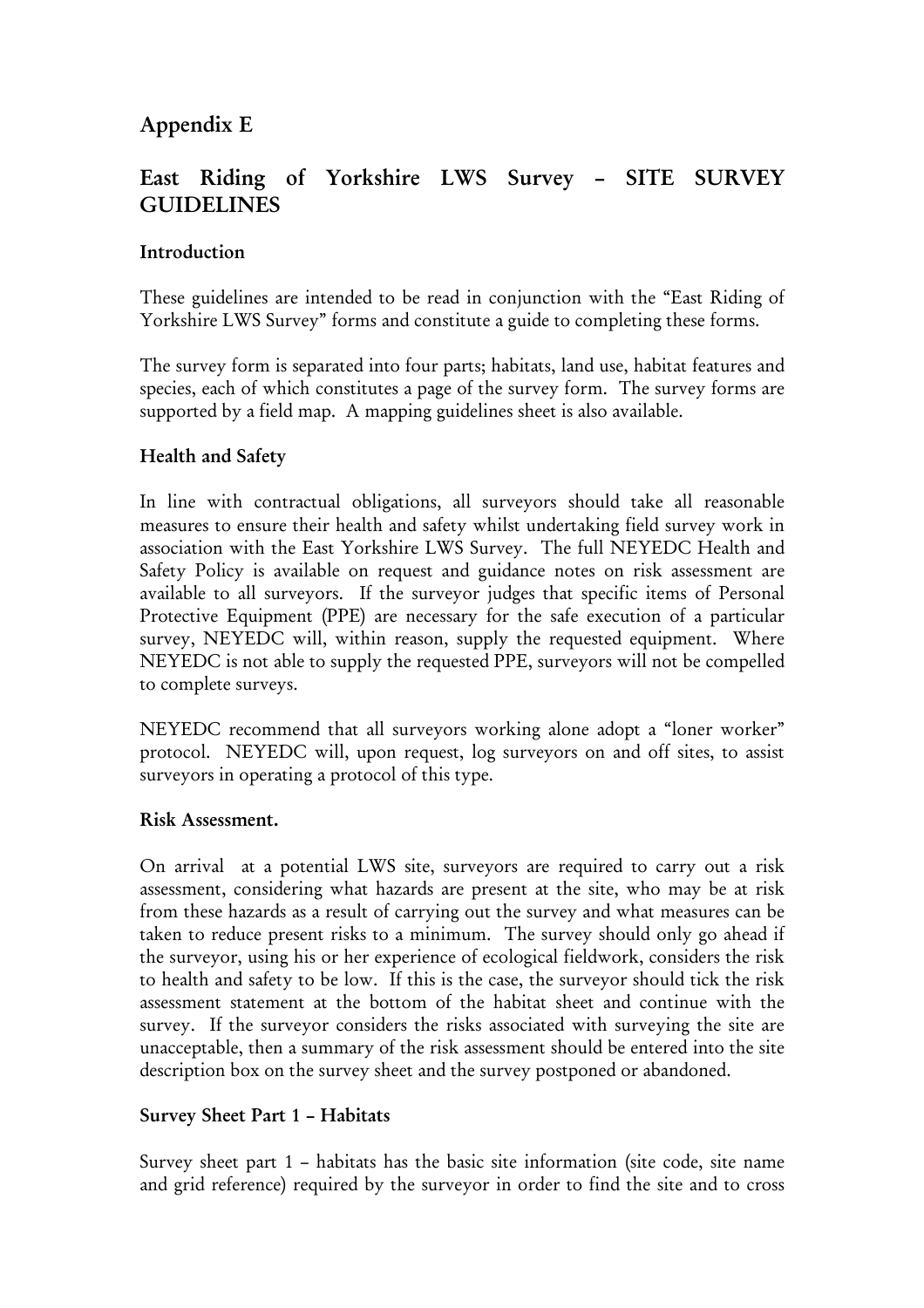reference the site data with the Recorder 6 database. This will normally be completed by NEYEDC staff. There is also space on this sheet to add survey date and surveyors name. This information constitutes the basic rubric of the survey sheet.

- Adjacent land-use. The surveyor is asked to record the land-use adjacent to the site.
- Phase 1 habitats. The surveyor is asked to list the phase 1 habitats present at the site.
- Matrix habitats. Use of GIS allows multiple layers of habitat to be recorded. Where the main phase 1 habitat has a matrix habitat superimposed upon it, these habitats should be recorded. Available matrix habitat descriptions are:
	- o Bare Ground
	- o Scattered Trees
	- o Patchy Bracken
	- o Dense Bracken
	- o Tall Herb and Fern (not bracken)
	- o Tall Ruderal
	- o Non-Ruderal
	- o Ephemeral/Short Perennial
	- o Introduced Shrub
	- o Dense Scrub
	- o Scattered Scrub
- BAP priority habitats. It is quite difficult to infer BAP priority habitats from phase 1 data. Where a BAP priority habitat is present, it should be listed. A table of the BAP habitats thought to be present in the East Riding of Yorkshire is appended to these guidelines. Details and descriptions of the current BAP priority habitats are given on the UK Biodiversity website at www.ukbap.org.uk.
- NVC communities. Surveyors are asked, where possible, to identify NVC communities. Surveyors are not expected to record quadrat data in order to do this, but are requested to employ rapid field techniques where appropriate.
- Assessment of good quality semi-improved grassland. The targeting of the High Level Stewardship scheme requires the identification of "good quality semi-improved grassland". The presence of this habitat is hard to infer from normal LWS survey data, and surveyors are asked to explicitly identify its presence according to the definition appended to these guidelines.
- Site description. The surveyor is asked to provide a site description for the site. Where the site contains a number of discrete land parcels, surveyors are asked to identify these using roman numerals and provide separate sub-site descriptions.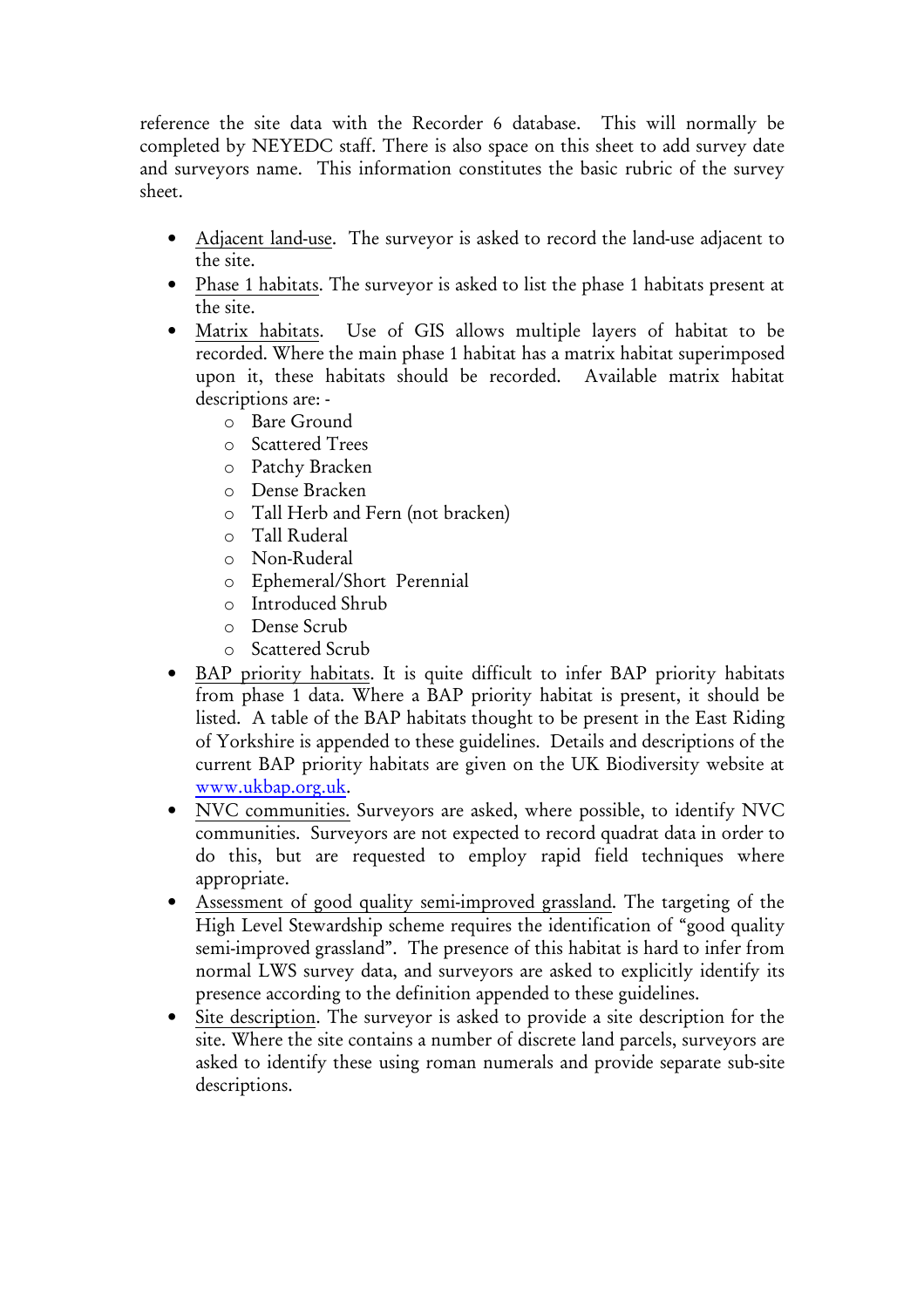Survey Sheet Part 2 – Land Use

Survey sheet part 2 – land use, seeks to record aspects of land-use as well as threats to the site.

- Site management, use and threats check lists. In general categories of site management, use and threats should be recorded on a presence / absence basis and all that is required is to tick the appropriate box. Where aspects of land-use, management or threats to the site are not fully covered by the check lists supplied, surveyors should add additional categories to the lists as necessary.
- Notes on threats. Where threats are particularly pressing or are complex in nature, surveyors are invited to give a more complete account in the box provided.
- Alien Species. The east riding has lower levels of recorded alien species than other parts of the region. Surveyors are therefore asked to specifically identify the presence and where possible the extent of the alien species they encounter.

#### Survey Sheet Part 3 – Habitat Features

Survey sheet part 3 – habitat features is intended to target and guide additional survey work, particularly invertebrate surveys, to the most appropriate candidate SINC sites.

- Habitat features / Micro habitats checklist. In general, surveyors are expected to record the presence or absence of a range of habitat features and micro habitats associated with invertebrate species by ticking the checklist provided.
- Potential species and habitat interest. Surveyors are invited to provide target notes for potential species and or habitat interest that may justify additional survey effort.

#### Survey Sheet Part 4 – Species List

Surveyors are required to provide a full plant species list for each site surveyed. As surveyors are required to transfer the species data from the original survey form to the Recorder 6 software, NEYEDC will not be prescriptive about the checklist used by field surveyors, however, the BSBI species recording form is warmly recommended. An original copy of the checklist used should be submitted alone with page 1 – 3 to be archived by NEYEDC.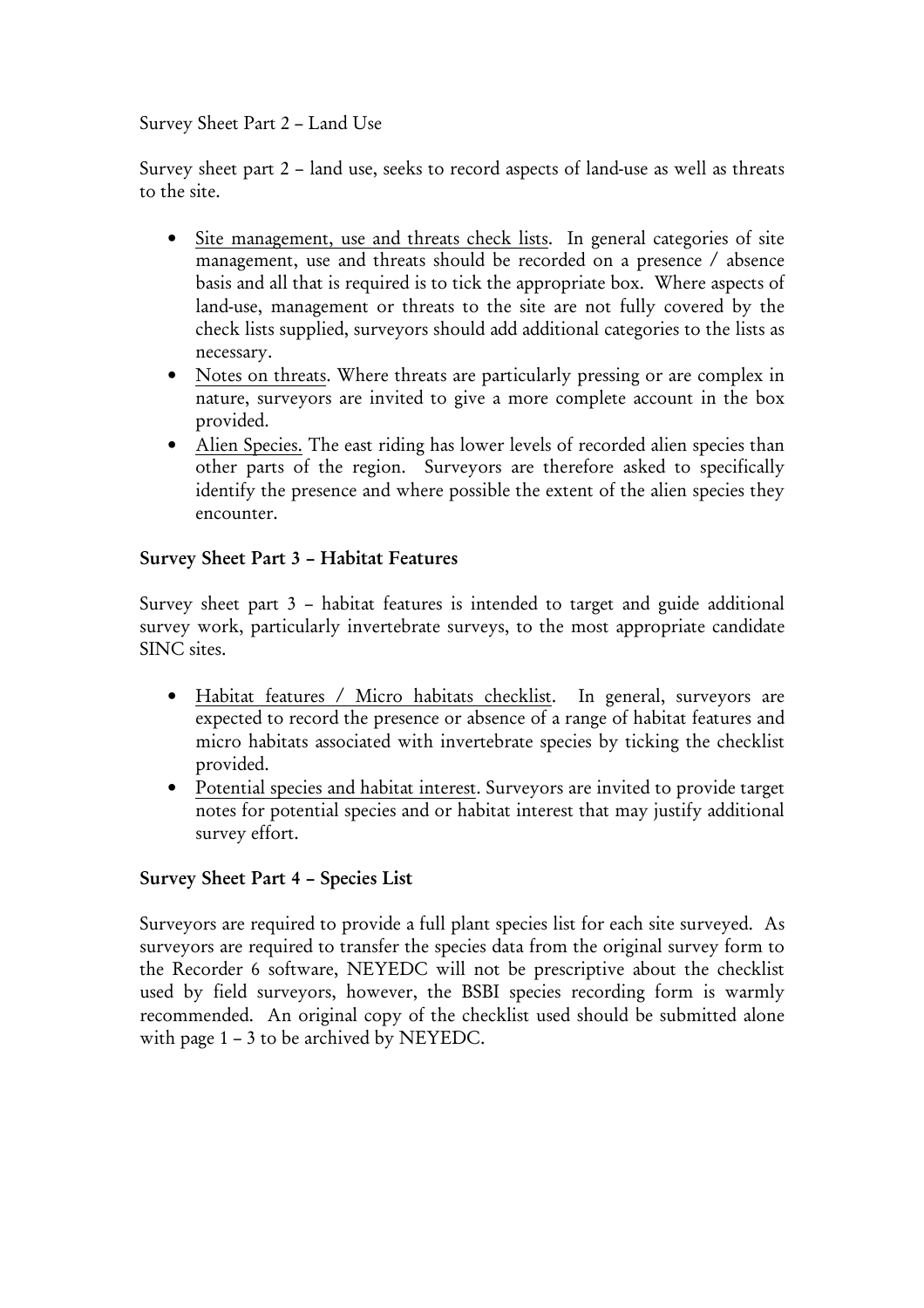# Appendix F

## East Riding of Yorkshire LWS Survey – SITE MAPPING **GUIDELINES**

#### Introduction

These guidelines are intended to constitute a guide to mapping sites in association with the East Riding of Yorkshire LWS Survey.

Surveyors will be supplied with site maps for the potential SINC sites at a scale, felt to be appropriate for site mapping. These will usually be 1:10,000 scale for large sites and 1:5,000 or 1:1500 scale for smaller sites. A draft site boundary will be printed onto these maps.

Surveyors are asked to map habitat parcels onto the base map and provide such information as necessary to allow these maps to be interpreted and transferred to GIS by "head-up" digitization. Where possible, habitat parcels should be "snapped" to features of the underlying MasterMap cartography. Where this is not possible, surveyors are asked to sketch the boundary of habitat parcels. Surveyors are not expected to use GPS or other survey technologies to map habitat parcels.

#### Protocol

- Site Boundary. Surveyors should consider the appropriateness of the site boundary, and where the draft site boundary does not conform to the limits of ecological interest on the ground, suggest an alternative boundary. This should be marked onto the base map using a dashed red line. Lengths of the proposed boundary should be deleted by marking short lines through the proposed boundary, at right angles to it. This should also be done in red.
- Habitat Parcels. Surveyors should mark habitat parcels onto the base map using an indelible pen in any colour other than black or red, which will show clearly against the base map. Each habitat parcel should have habitat identification codes listed in the following order:
	- o Phase 1 code (letter or numerical code according to surveyor preference)
	- o BAP Priority Habitat where applicable (using the initial or initials of the habitat name i.e. ww for wet woodlands)
	- o NVC community where applicable (using standard NVC community identifiers followed by a % figure to indicate how much of the mapped habitat parcel conforms to the NVC type). Surveyors are not required to undertake quadrats as part of this survey, so NVC attribution is through rapid assessment techniques. It is fully understood that NVC types can not reliably be assigned in this way,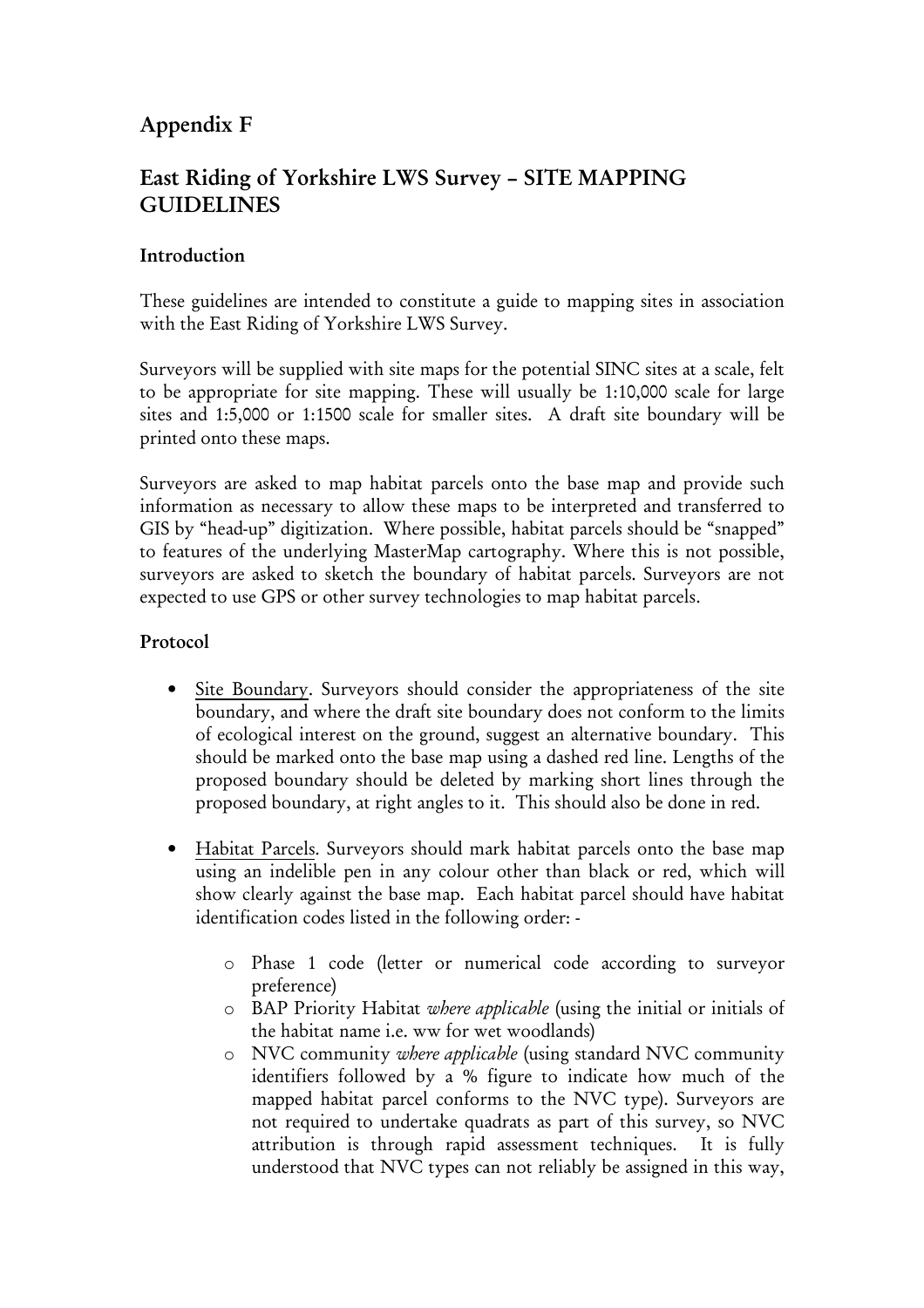so surveyors should append a number from 1 – 5 to indicate the level of confidence that the surveyor feels in assigning the NVC code, from 1 (indicating a slight affinity with the NVC type) to 5 (indicating a high level of confidence that the habitat conforms to a known NVC type).

o Good Quality Semi-Improved Grassland where applicable (using the code GQG).

Each code listed should be separated by a comma. Where habitat codes cannot be written within a mapped habitat parcel, they should be associated with the habitat parcel using a clear arrow.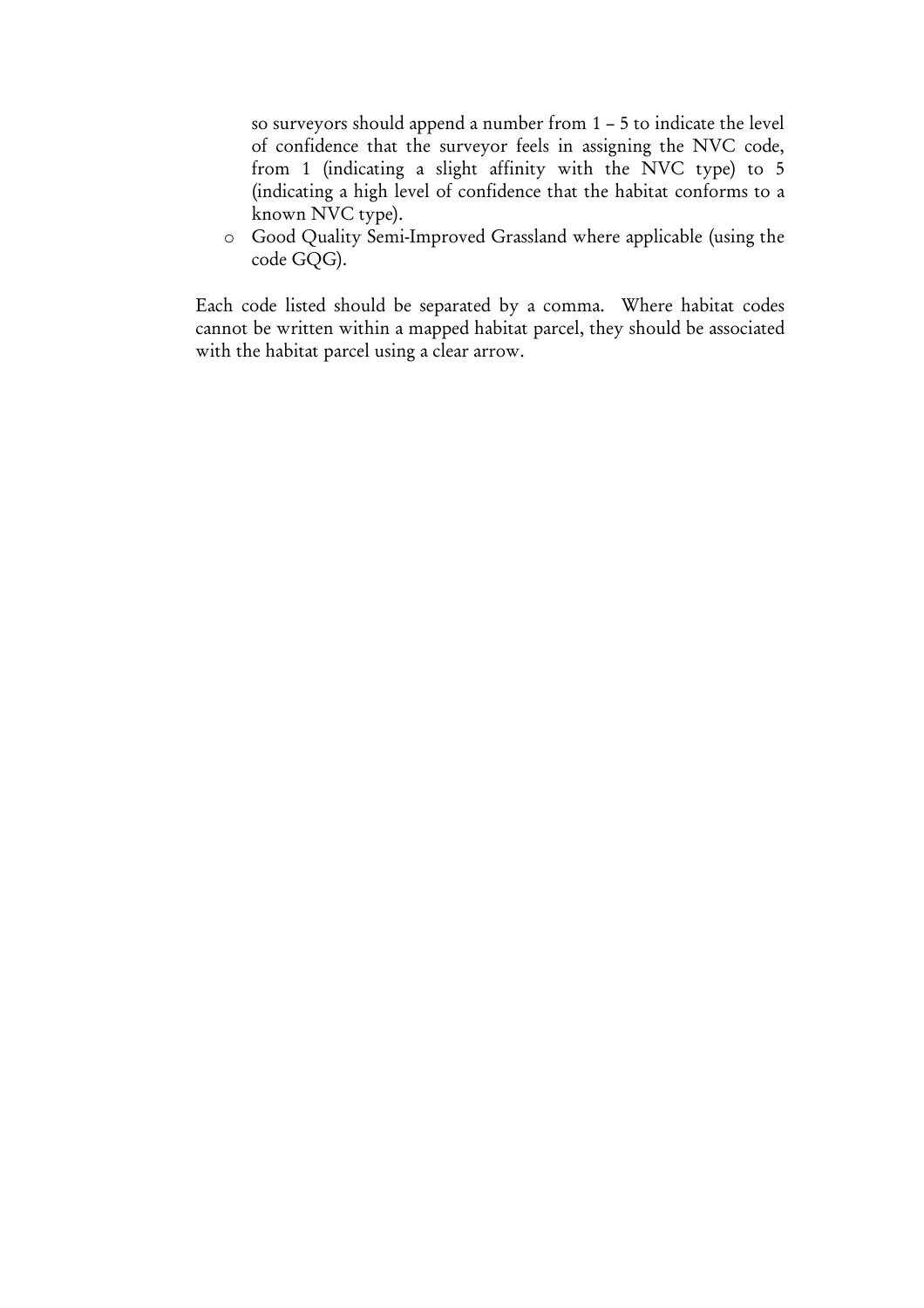# Appendix G

# East Riding of Yorkshire LWS Survey - HABITATS

| SITE CODE -                                        | SITE NAME -        |                 |                    |  |
|----------------------------------------------------|--------------------|-----------------|--------------------|--|
| GRID REF. -                                        | <b>SURVEY DATE</b> | <b>SURVEYOR</b> |                    |  |
| <b>ADJACENT LAND USE</b>                           |                    |                 |                    |  |
| PHASE 1 HABITATS<br><b>MATRIX HABITATS</b>         |                    |                 |                    |  |
| <b>BAP PRIORITY HABITATS</b>                       |                    |                 |                    |  |
| <b>NVC COMMUNITES</b>                              |                    |                 |                    |  |
| ASSESSMENT OF GOOD QUALITY SEMI-IMPROVED GRASSLAND |                    |                 | YES /<br><b>NO</b> |  |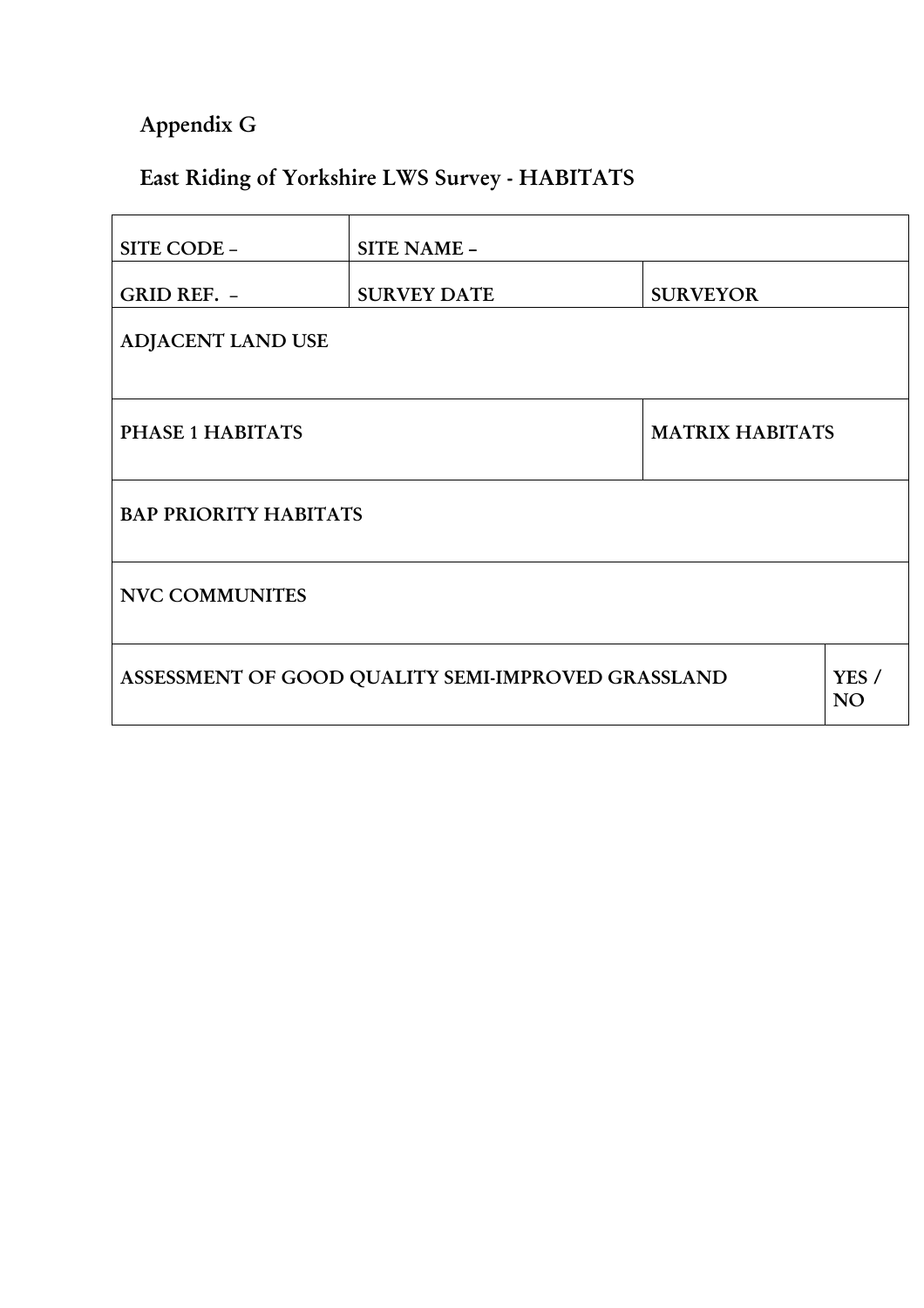#### SITE DESCRIPTION

| Risk Assessment – I have assessed the risks to health and safety of undertaking a survey          | Tick |
|---------------------------------------------------------------------------------------------------|------|
| at this site and consider them to be low. On the basis of this I believe it to be safe to         | bere |
| undertake the survey. All reasonable measures have been taken to reduce the risk to a<br>minimum. |      |

## East Riding of Yorkshire LWS Survey – LAND USE

| <b>SITE MANAGEMENT</b>       |                         |
|------------------------------|-------------------------|
| UNMANAGED (at least 2 years) | FORESTRY (timber)       |
| MANAGEMENT UNKNOWN           | FORESTRY (clear felled) |
| <b>MOWING</b>                | RECENT COPPICING        |
| GRAZING (unknown animal)     | RECENT (RE) PLANTING    |
| <b>GRAZING</b> (cattle)      | <b>BIO-FUELS</b>        |
| GRAZING (horse)              | <b>COMMON LAND</b>      |
| GRAZING (sheep)              |                         |
|                              |                         |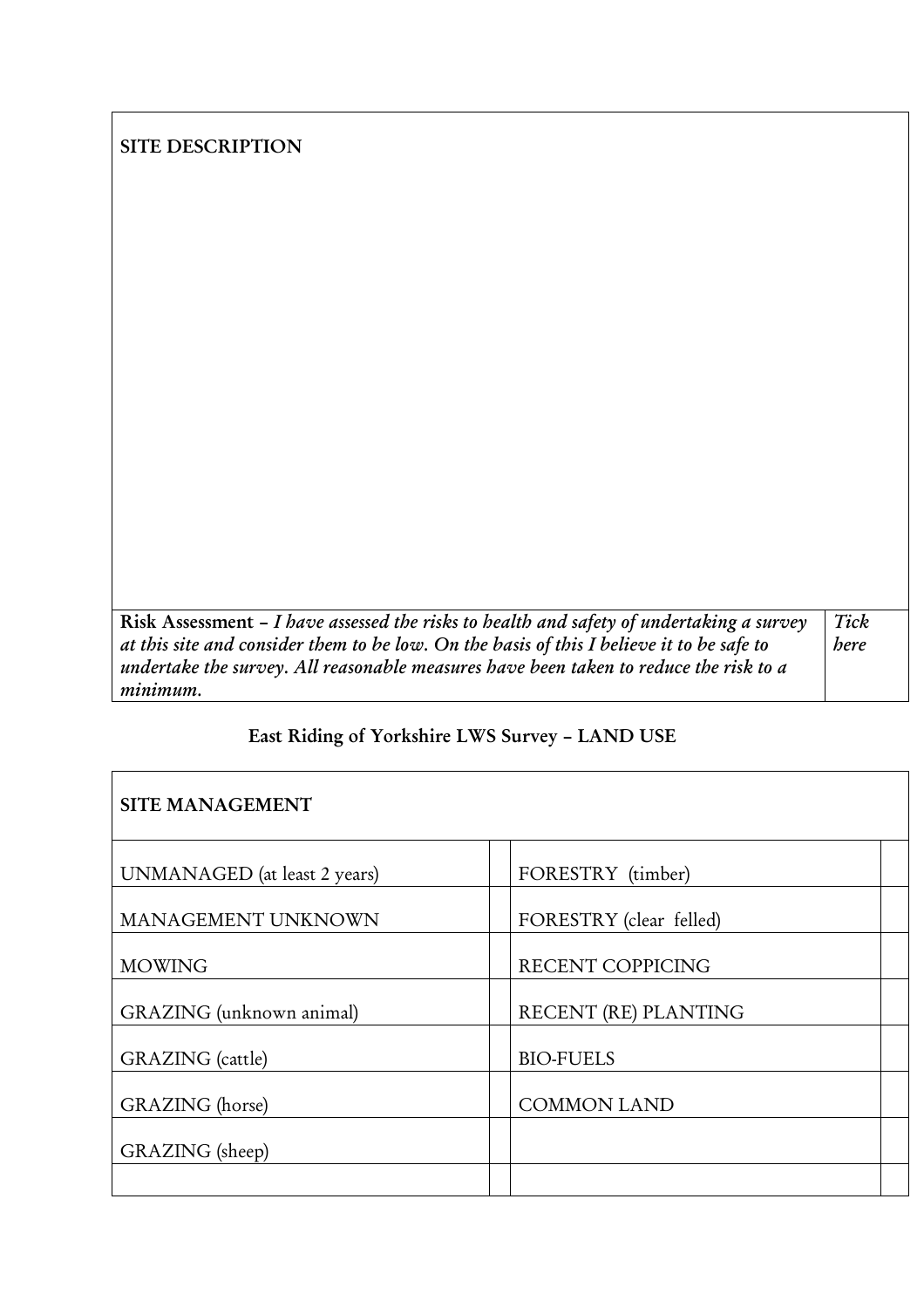| GRAZING (rabbit)            |                          |                          |
|-----------------------------|--------------------------|--------------------------|
| <b>AMENITY USE</b>          |                          | YES /<br>NO <sub>1</sub> |
| <b>FISHING</b>              | <b>BIKE / CAR TRIALS</b> |                          |
| <b>SHOOTING</b>             | <b>CARAVANS</b>          |                          |
| <b>HORSE RIDING</b>         |                          |                          |
| <b>BOATING</b>              |                          |                          |
| <b>THREATS</b>              |                          | YES /<br>NO <sub>1</sub> |
| <b>FIRE</b>                 | <b>STORM DAMAGE</b>      |                          |
| UNDERGRAZING                | DAMAGE BY PUBLIC         |                          |
| OVERGRAZING                 | CAR PARKING DAMAGE       |                          |
| <b>POACHING</b>             | POLLUTION (sewage)       |                          |
| AGROCHEMICALS (spray drift) |                          |                          |
| FLY TIPPING                 |                          |                          |
| NOTES ON THREATS            |                          |                          |
|                             |                          |                          |
|                             |                          |                          |
|                             |                          |                          |
| <b>ALIEN SPECIES (Name)</b> |                          | YES /<br>NO              |
|                             |                          |                          |
|                             |                          |                          |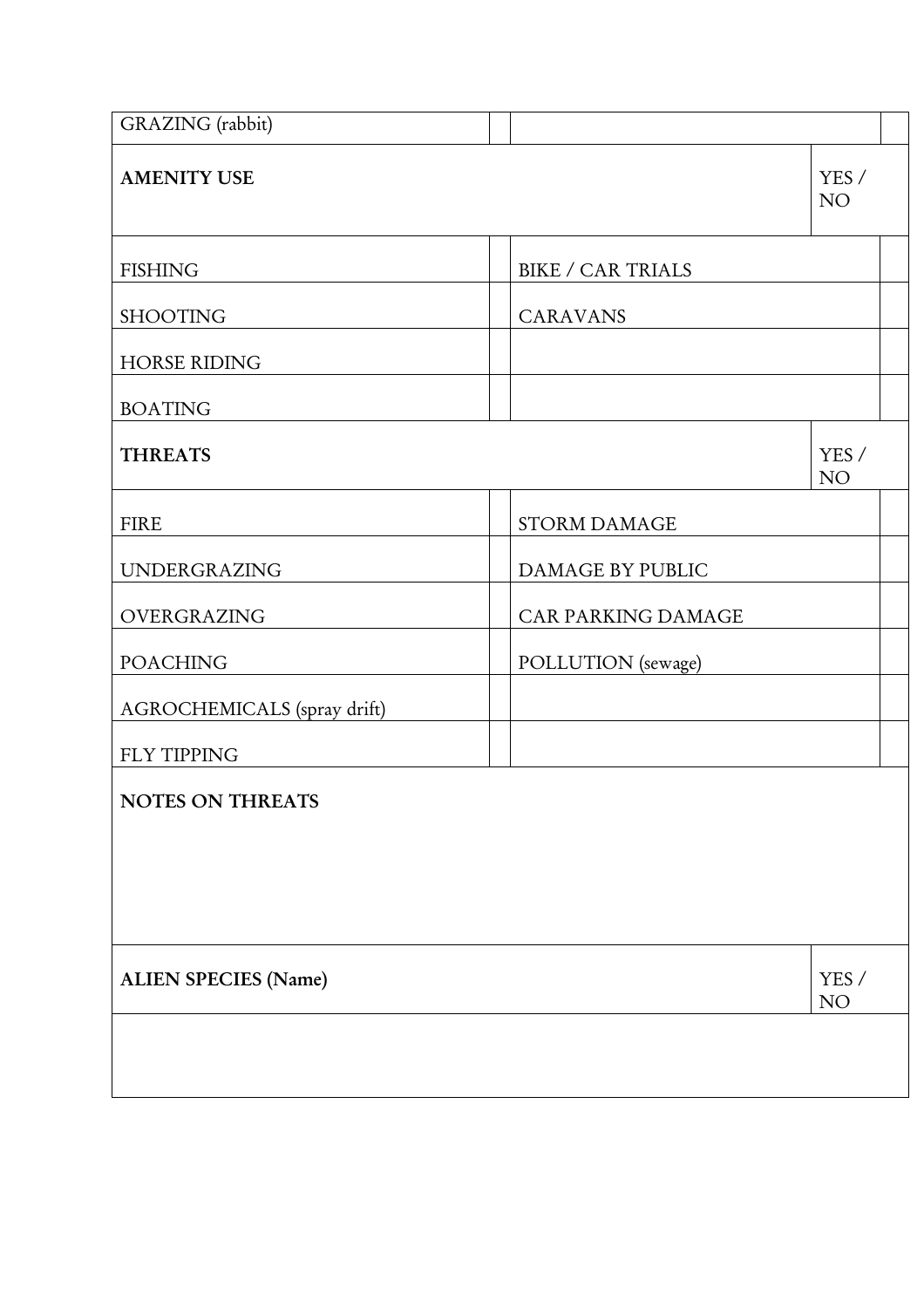# East Riding of Yorkshire LWS Survey – HABITAT FEATURES

| <b>HABITAT FEATURES / MICRO HABITATS</b> |                                                     |  |  |
|------------------------------------------|-----------------------------------------------------|--|--|
| <b>GEOLOGY &amp; TOPOGRAPHY</b>          | <b>ERODING RIVER BANKS</b>                          |  |  |
| VARIED TOPOGRAPHY                        | <b>RIFFLES</b>                                      |  |  |
| <b>SOUTH FACING</b>                      | <b>SHINGLE BANKS</b>                                |  |  |
| <b>BARE GROUND</b>                       | VEGETATIONAL STRUCTURE                              |  |  |
| <b>BARE DRY SAND</b>                     | <b>VARIED VEGETATION STRUCTURE</b>                  |  |  |
| POORLY DRAINED                           | <b>SCRUB</b>                                        |  |  |
| <b>WELL DRAINED</b>                      | <b>HEDGES</b>                                       |  |  |
| <b>SCREE / HARD ROCK EXPOSURE</b>        |                                                     |  |  |
| LAND SLIPPAGE / SOFT ROCK CLIFF          |                                                     |  |  |
| DISTURBED GROUND                         | <b>WOODLAND FEATURES</b>                            |  |  |
| WATER / RIVERINE FEATURES                | VETERAN TREES (please note species and<br>position) |  |  |
| DEEP RUTS WITH WATER                     | DEAD WOOD LYING                                     |  |  |
| <b>SHALLOW / SEASONAL POOLS</b>          | DEAD WOOD STANDING                                  |  |  |
| <b>POND</b>                              | <b>COPPICE</b>                                      |  |  |
| <b>SPRINGS</b>                           | POLLARD                                             |  |  |
| <b>FLUSHES</b>                           | WIDE WOODLAND EDGE                                  |  |  |
| <b>FLOWING WATER</b>                     | WELL STRUCTURES RIDE                                |  |  |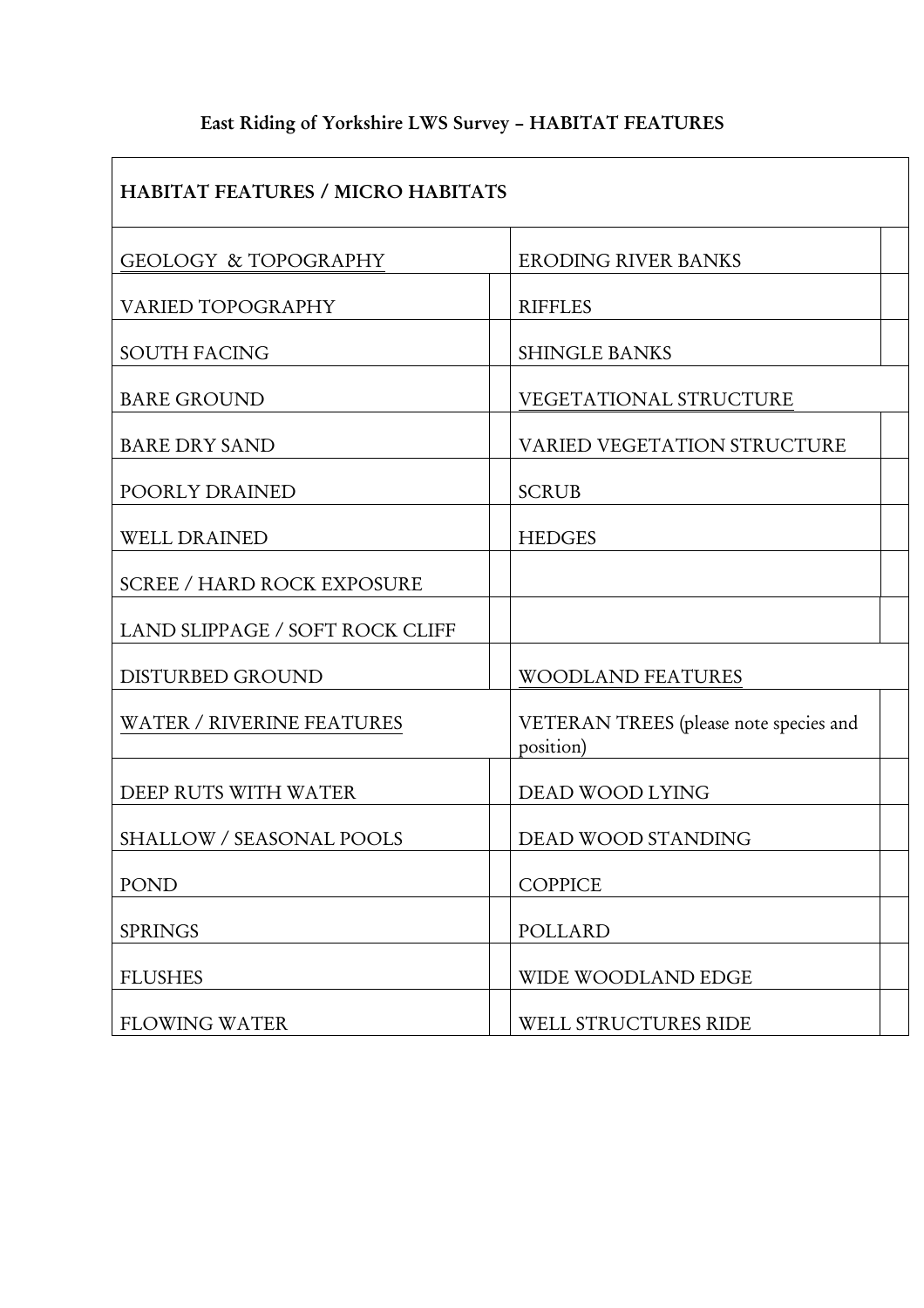NOTES INCLUDING COMMENTS ON POTENTIAL SPECIES AND HABITAT INTEREST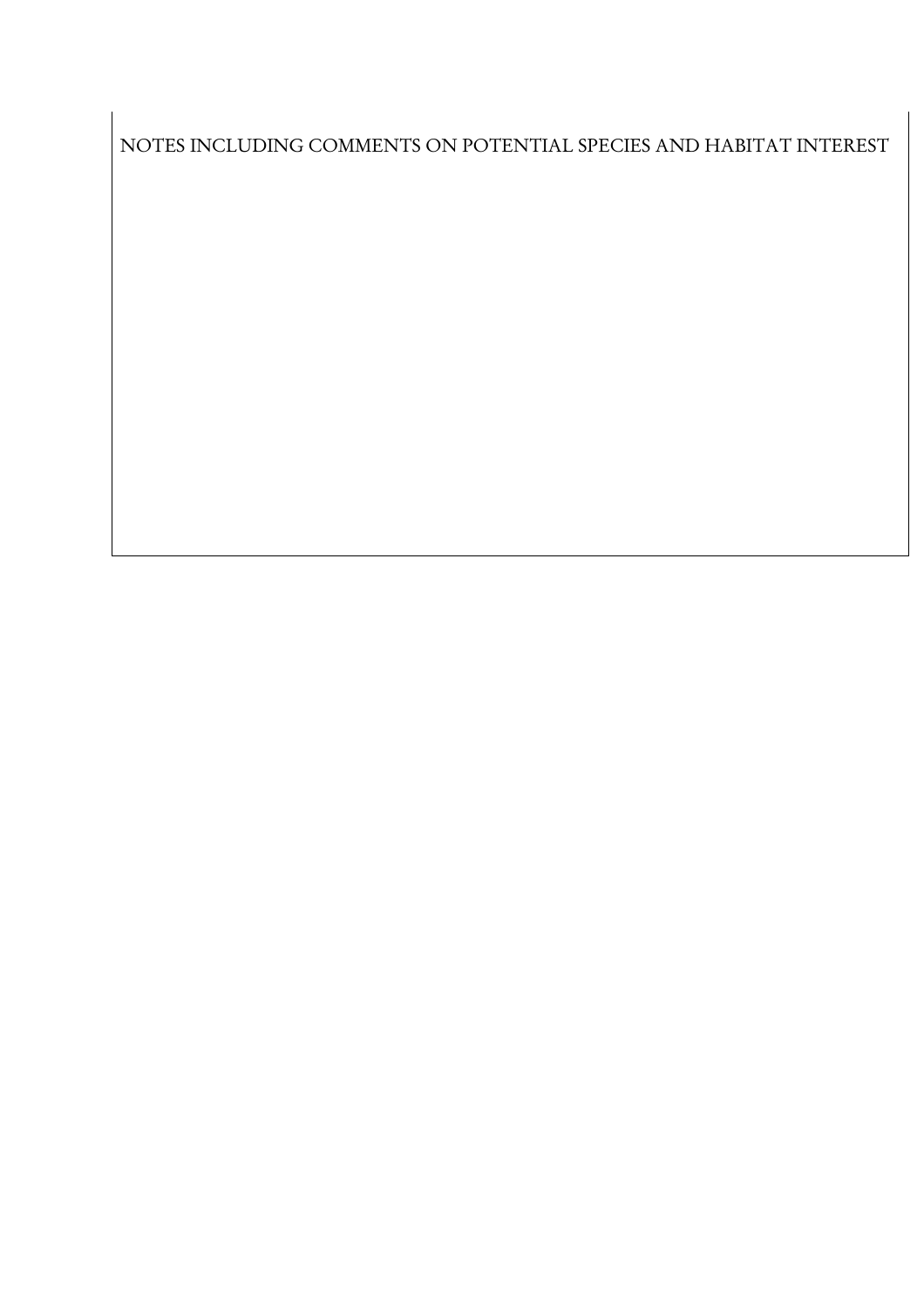# Appendix H

### Local Wildlife Sites – Feedback Request

We hope you have found your Local Wildlife Site Report of value. We would be very grateful if you could answer the questions below and return this completed form to us using the pre-paid envelope attached Our thanks in anticipation of your reply.

#### Q1. Please provide your contact details: Name:

Address:

Telephone: Mobile: Email: Preferred method of contact (please specify)

#### For Questions 2 to 5 please tick option(s) that apply:

\_\_\_\_\_\_\_\_\_\_\_\_\_\_\_\_\_\_\_\_\_\_\_\_\_\_\_\_\_\_\_\_\_\_\_\_\_\_\_\_\_\_\_\_\_\_\_

#### Q2. I currently receive the following advice in managing the Local Wildlife Site(s) on my farm/land:

| Advice from own advisor (e.g. agronomist)                               |  |
|-------------------------------------------------------------------------|--|
| Advice from public agency (e.g. Natural England, Environment Agency or  |  |
| Council Officer)                                                        |  |
| Advice from conservation organisation (e.g. Yorkshire Wildlife Trust,   |  |
| FWAG, Game Conservancy etc)                                             |  |
| Advice from a local group (e.g. East Yorkshire Bat Group, Wold Barn Owl |  |
| Group etc)                                                              |  |
| No advice sought currently                                              |  |
| Other sources of advice (please specify)                                |  |
|                                                                         |  |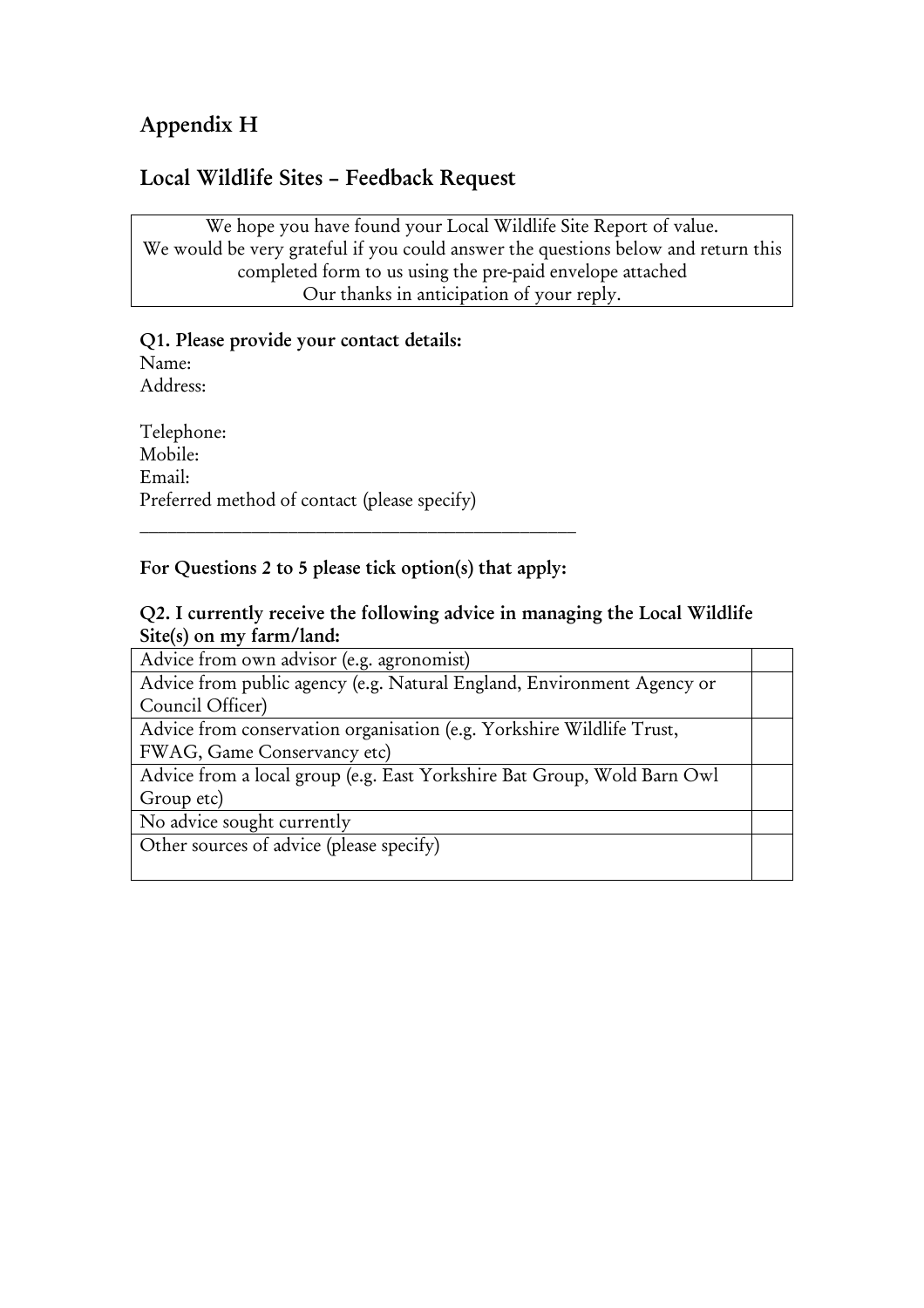#### Q3. Please tick the statement which most closely resembles the relationship of the Local Wildlife Site on your farm to any current Environmental Stewardship scheme that you have entered your farm into:

• The habitats and features contained within the Local Wildlife Sites(s) on my farm are already incorporated within a;

|  | o Countryside or Higher Level Stewardship Scheme |  |
|--|--------------------------------------------------|--|
|  | Entry Level Stewardship Scheme                   |  |
|  | o Organic Entry Level Stewardship Scheme         |  |
|  | o A woodland scheme (e.g. EWGS)                  |  |
|  |                                                  |  |

- o other scheme (please specify)
- The habitats and features contained within the Local Wildlife Sites(s) on my farm are not currently incorporated within any Stewardship Scheme…
	- o But I would consider doing this in the future.
	- o And this is likely to remain the case.

| Q4. I would find additional information on the practical management of the |
|----------------------------------------------------------------------------|
| Local Wildlife Site(s) on my farm/land:                                    |

- Very useful
- Quite useful
- Possibly useful
- Not useful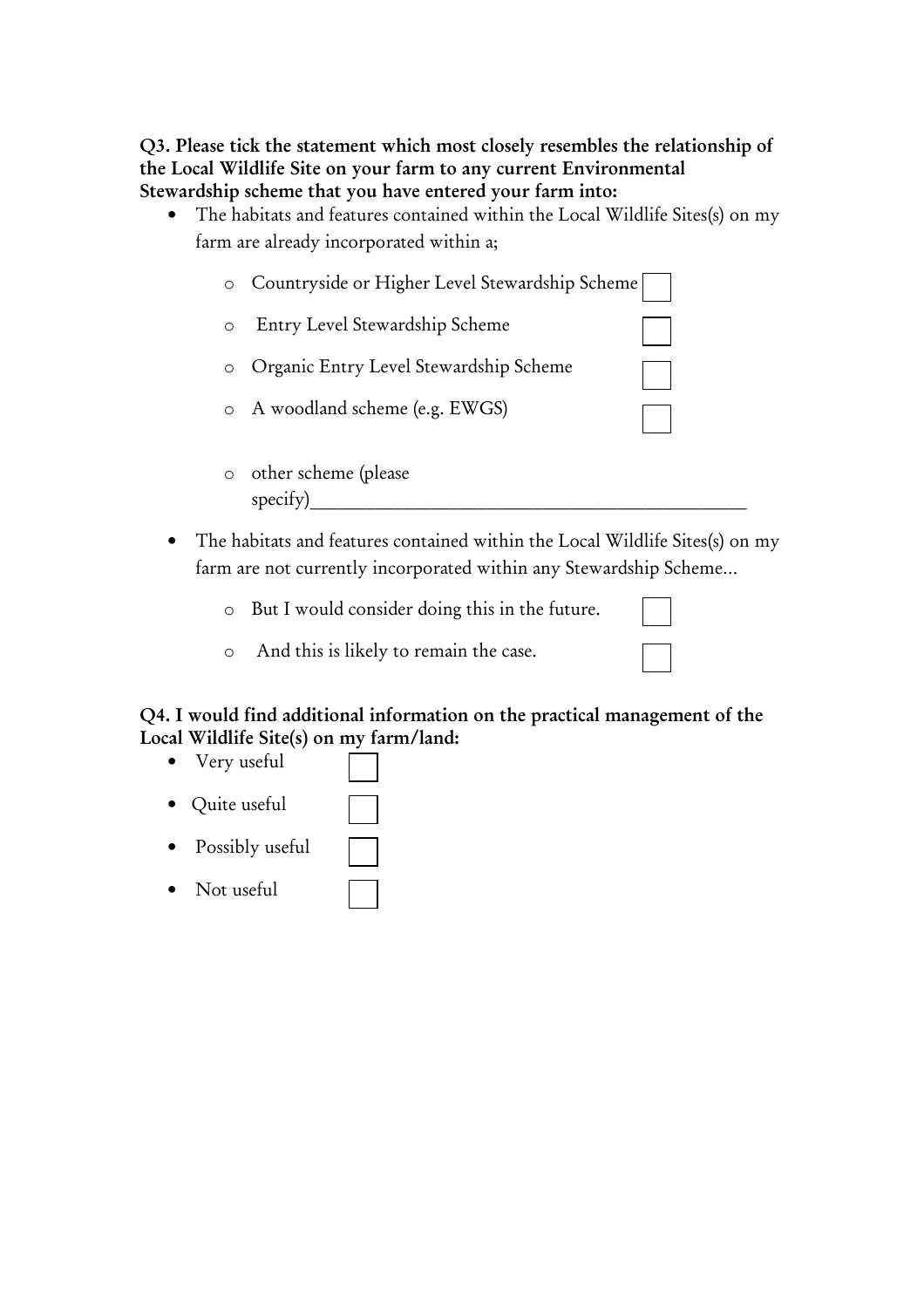#### Q5. I would score the following methods of communication regarding Local Wildlife Site(s) on my farm/land as follows:

| Method of Communication                                | Very   | Quite  | Possibly | Not    |
|--------------------------------------------------------|--------|--------|----------|--------|
|                                                        | Useful | Useful | Useful   | useful |
| Face-to-face meeting with specialist                   |        |        |          |        |
| Occasional local meetings where topics of interest     |        |        |          |        |
| related to Local Wildlife Sites are discussed          |        |        |          |        |
| Be able to access a relevant website                   |        |        |          |        |
| Receive an annual update/report containing topics of   |        |        |          |        |
| interest related to Local Wildlife Sites               |        |        |          |        |
| Receive a regular e-bulletin related to Local Wildlife |        |        |          |        |
| <b>Sites</b>                                           |        |        |          |        |
| Receive management factsheets/guidance for your        |        |        |          |        |
| Local Wildlife Site(s)                                 |        |        |          |        |
| Other (please specify)                                 |        |        |          |        |
|                                                        |        |        |          |        |

Q6. Please use the space below to add any further comments:

Thank you.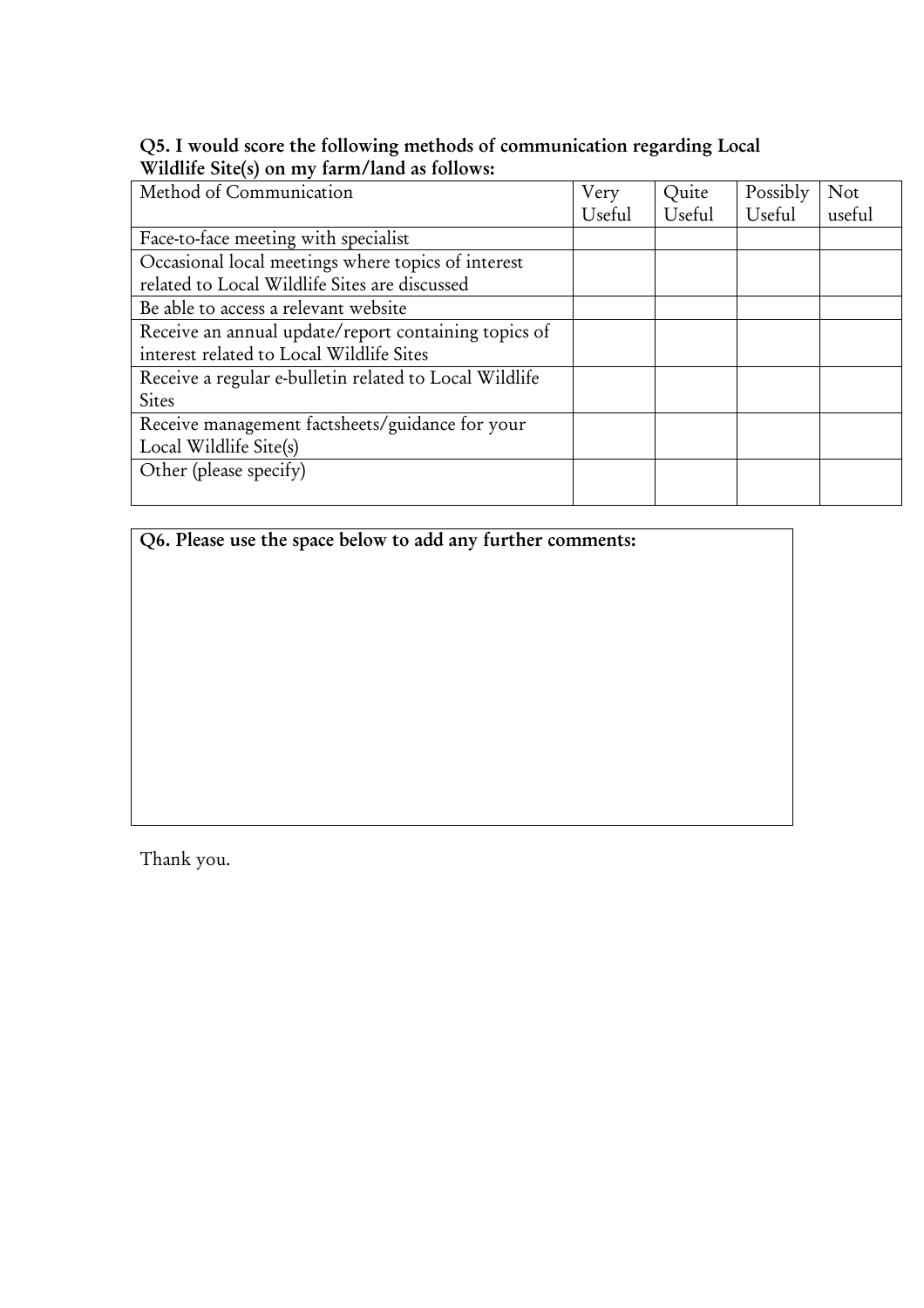# Appendix I

# The Relationship between UK Biodiversity Priority Habitats and LWS Habitat Selection Guidelines.

| UK BAP Key Habitats found in East | LWS Habitat Selection Guideline |
|-----------------------------------|---------------------------------|
| Yorkshire*                        |                                 |
| Upland mixed ash woodland         | Wd1, Wd2, Wd3, Wd4, Wd5         |
| Wet woodland                      | Wd1, Wd3, Wd5                   |
| Lowland beech and yew woodland    | Wd1, Wd3, Wd5                   |
| Lowland wood pastures and         | Pk1, PK2                        |
| parkland                          |                                 |
| Ancient and/or species rich       | Wd6, Wd7                        |
| hedgerows                         |                                 |
| Cereal field margins              |                                 |
| Coastal and flood plain grazing   | Gr1, Gr2, Gr4, Gr5              |
| marsh                             |                                 |
| Lowland calcareous grassland      | Gr1, Gr2, Gr4, Gr5              |
| Lowland dry acid grassland        | Gr3, Gr4, Gr5                   |
| Lowland meadows                   | Gr1, Gr2, Gr4, Gr5, Fe6         |
| Lowland heathland                 | Fe1, Fe4, Fe5                   |
| Fens                              | Fe1, Fe2, Fe3, Fe5, Fe6         |
| Reedbeds                          | Fe2, Fe5                        |
| Lowland raised bog                | Fe1, Fe4, Fe5                   |
| Mesotrophic lakes                 | Sw1, Sw2, Sw3, Sw4              |
| Eutrophic standing water          | Sw1, Sw3, Sw4                   |
| Chalk rivers                      | Fw1, Fw2, Fw3,                  |
| Maritime cliffs and slopes        |                                 |
| Coastal vegetated shingle         | C&E1                            |
| Coastal saltmarsh                 | <b>C&amp;E1, C&amp;E2</b>       |
| Coastal sand dunes                | C&E2                            |
| Mudflats                          | C&E1                            |
| Saline lagoons                    | C&E1                            |
| Littoral and sub-littoral chalk   |                                 |
| Seagrass beds                     | C&E1                            |
| <b>Estuaries</b>                  | C&E1                            |

\* Source: A Biodiversity Audit of Yorkshire and the Humber, Selman, Dodd & Bayes (1999)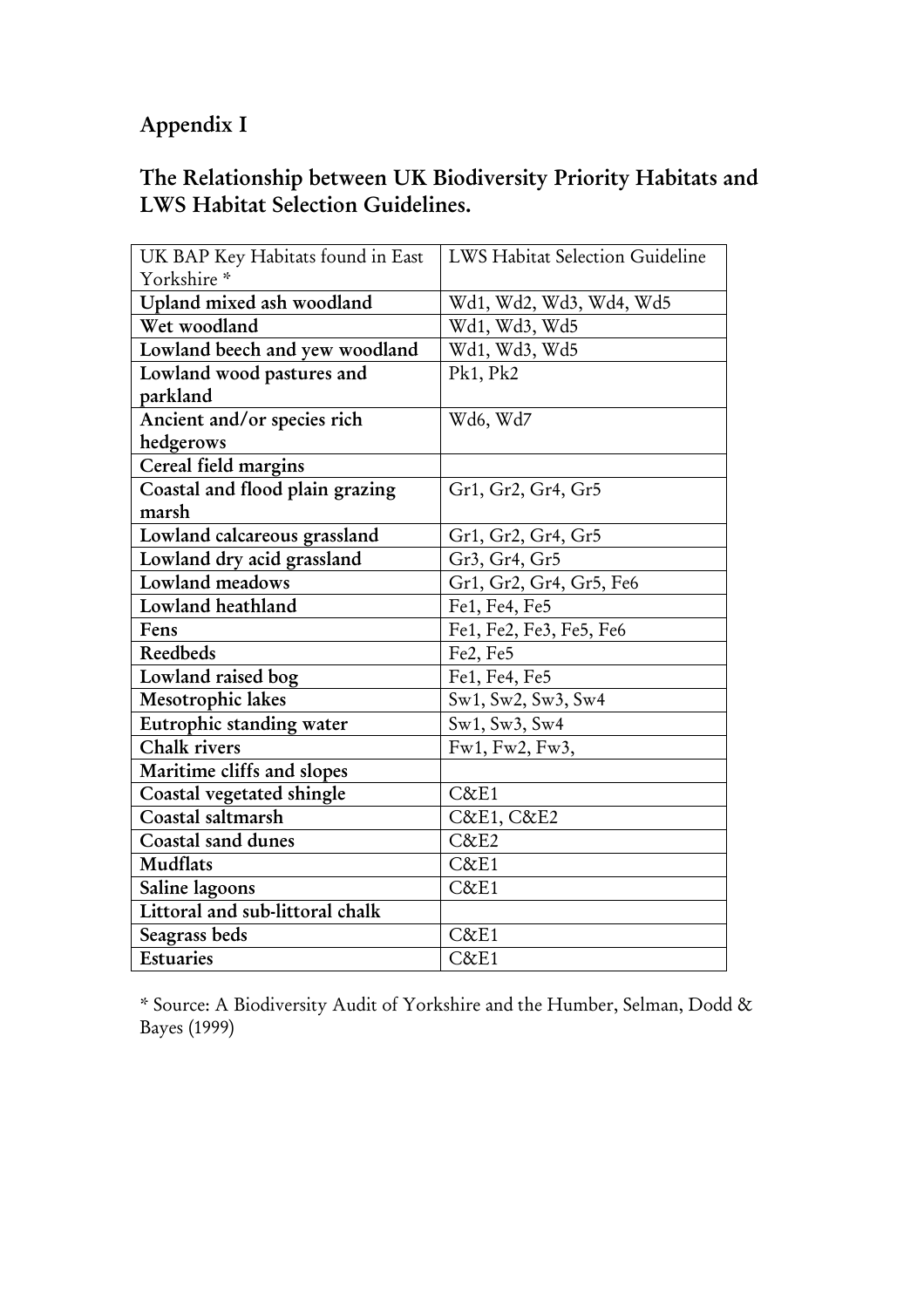Appendix J

Local Wildlife Site process diagrams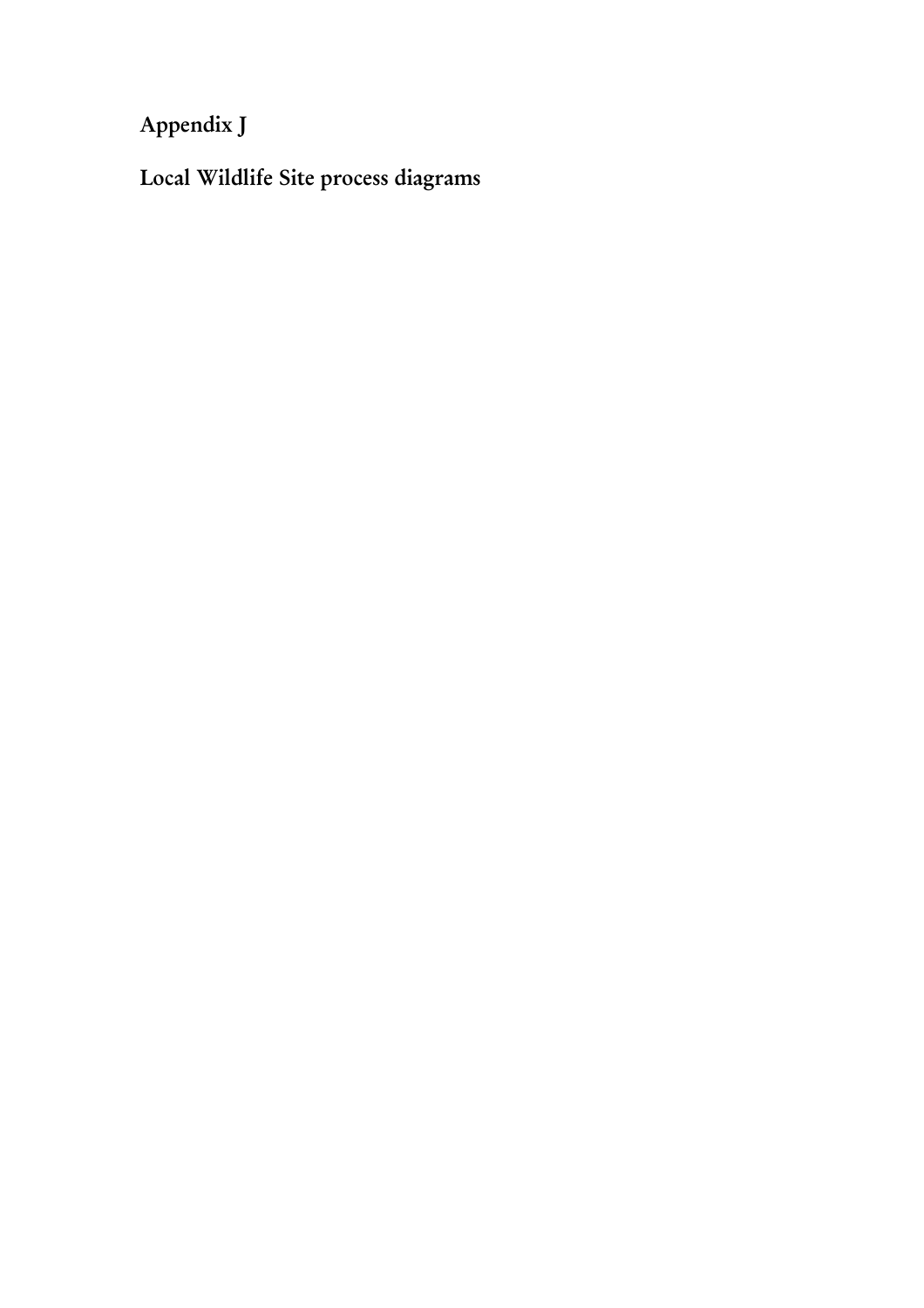

STAGE A: Candidate Site Selection, Landowner Permissions and Liaison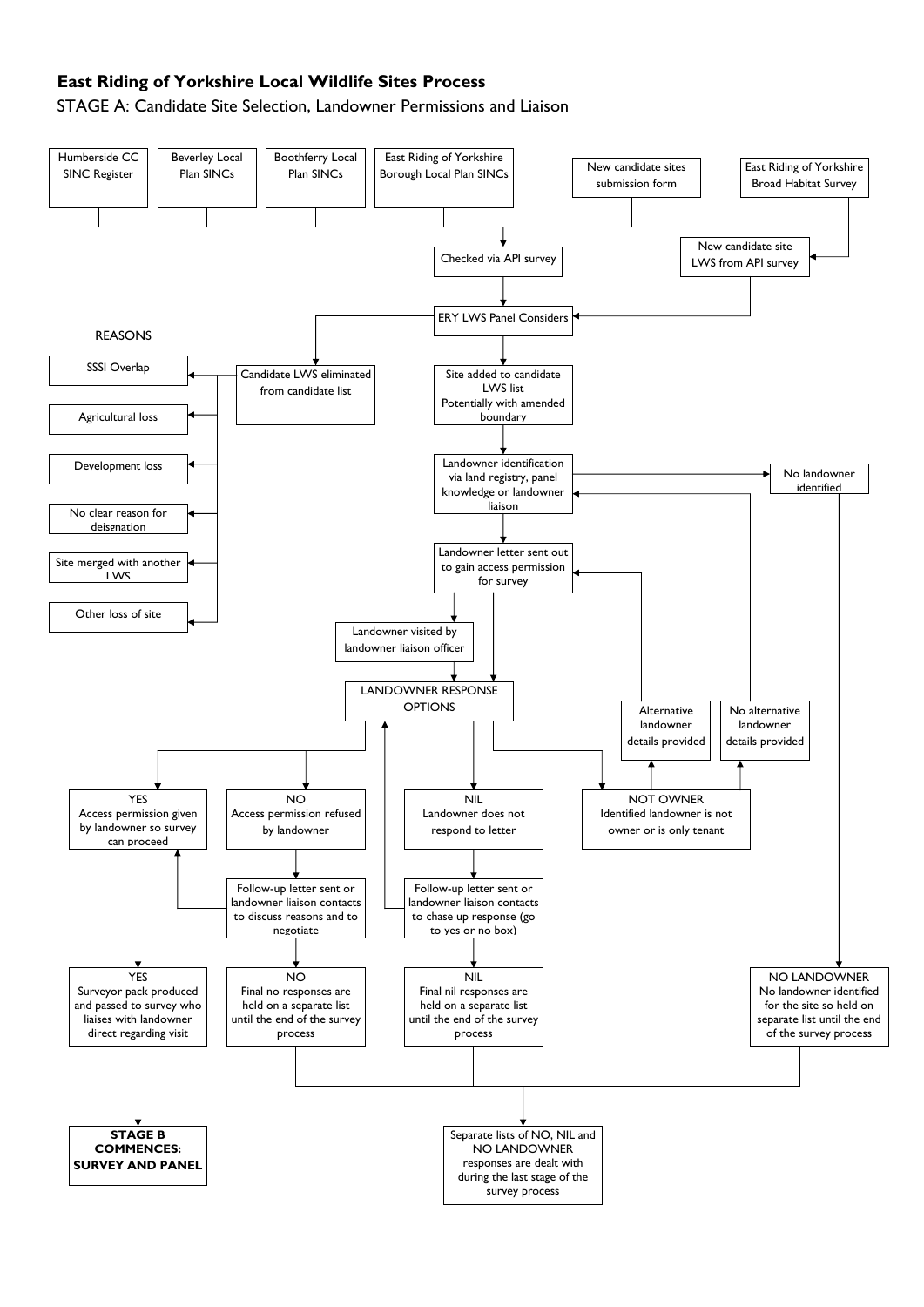STAGE B: Site Survey, Data Management and Panel Consideration



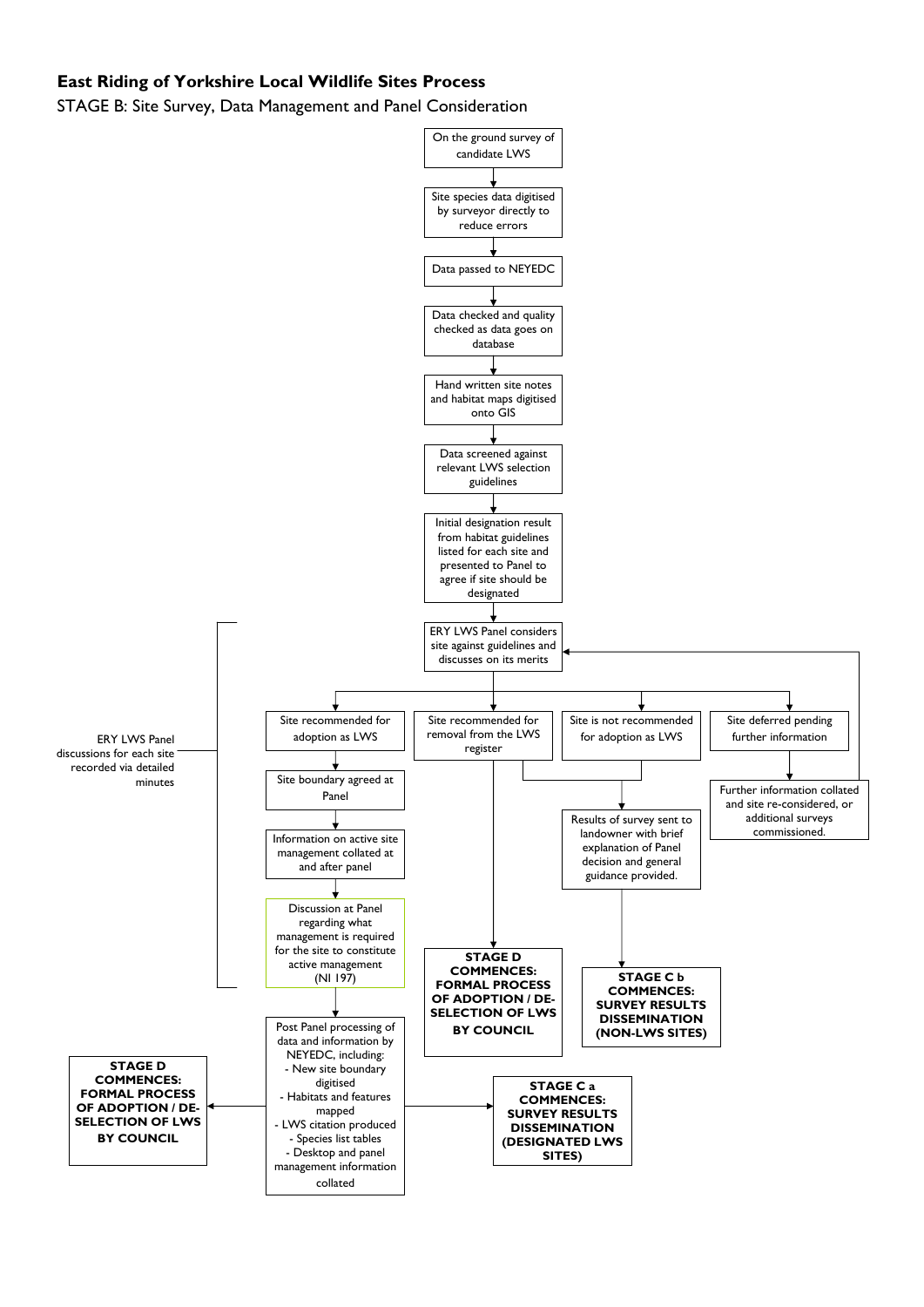STAGE C a: Dissemination of survey results and Panel decision to landowners and ongoing liaison for LWS recommended for adoption



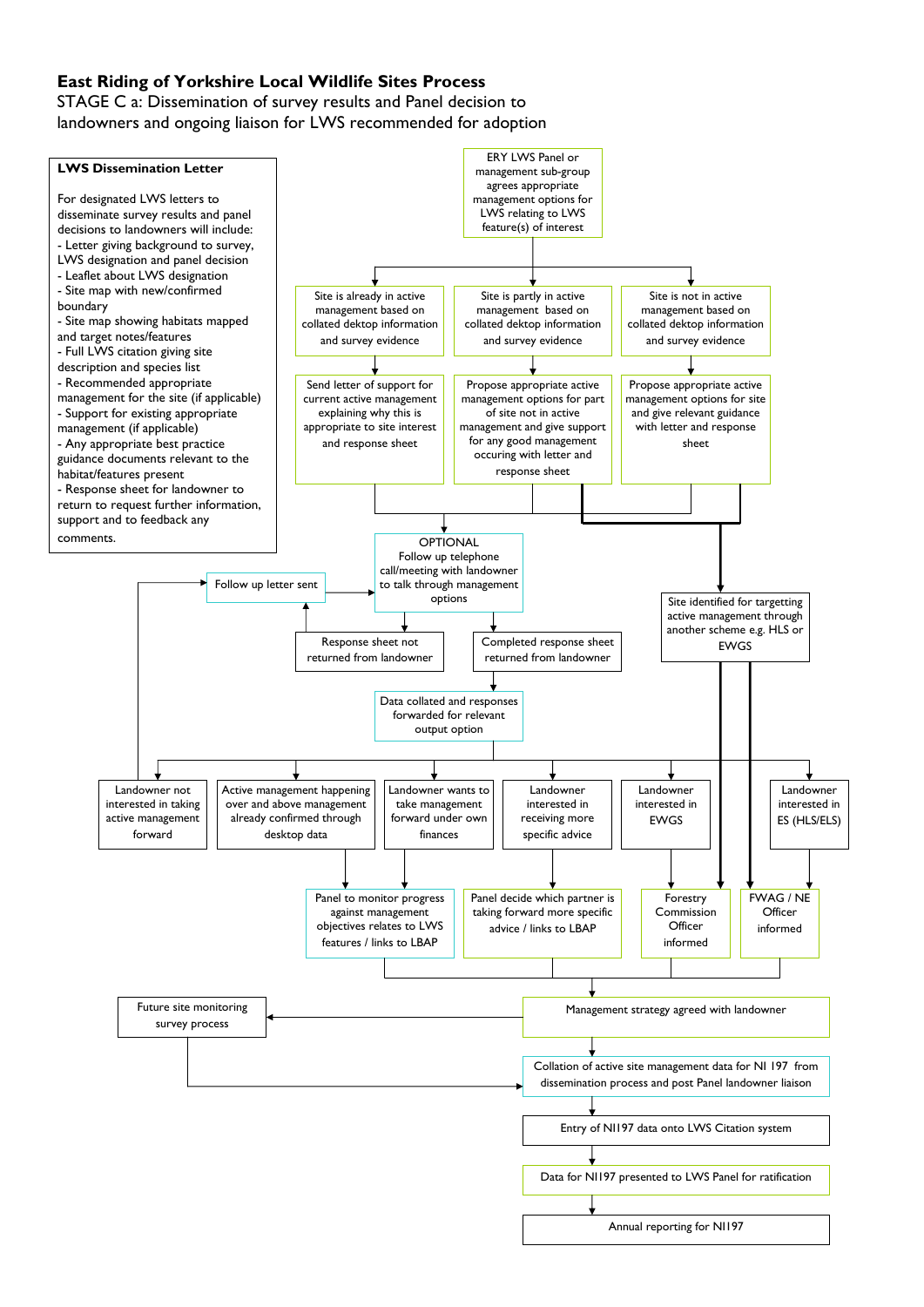STAGE C b: Dissemination of survey results and Panel decision to landowners and ongoing liaison for LWS recommended for removal from the LWS register or not for selection



#### LWS Dissemination Letter

For candidate LWS that have been recommended for removal from the register or have failed to make the required threshold for designation letters to disseminate survey results and panel decisions to landowners will include:

- Letter giving background to survey and panel decision
- Site map with old site boundary showing survey area
- Additional background information such as site description and species list
- General best practice guidance for land management and information leaflets from partners as appropriate

- Response sheet for landowner to return to request further information, support and to feedback any comments.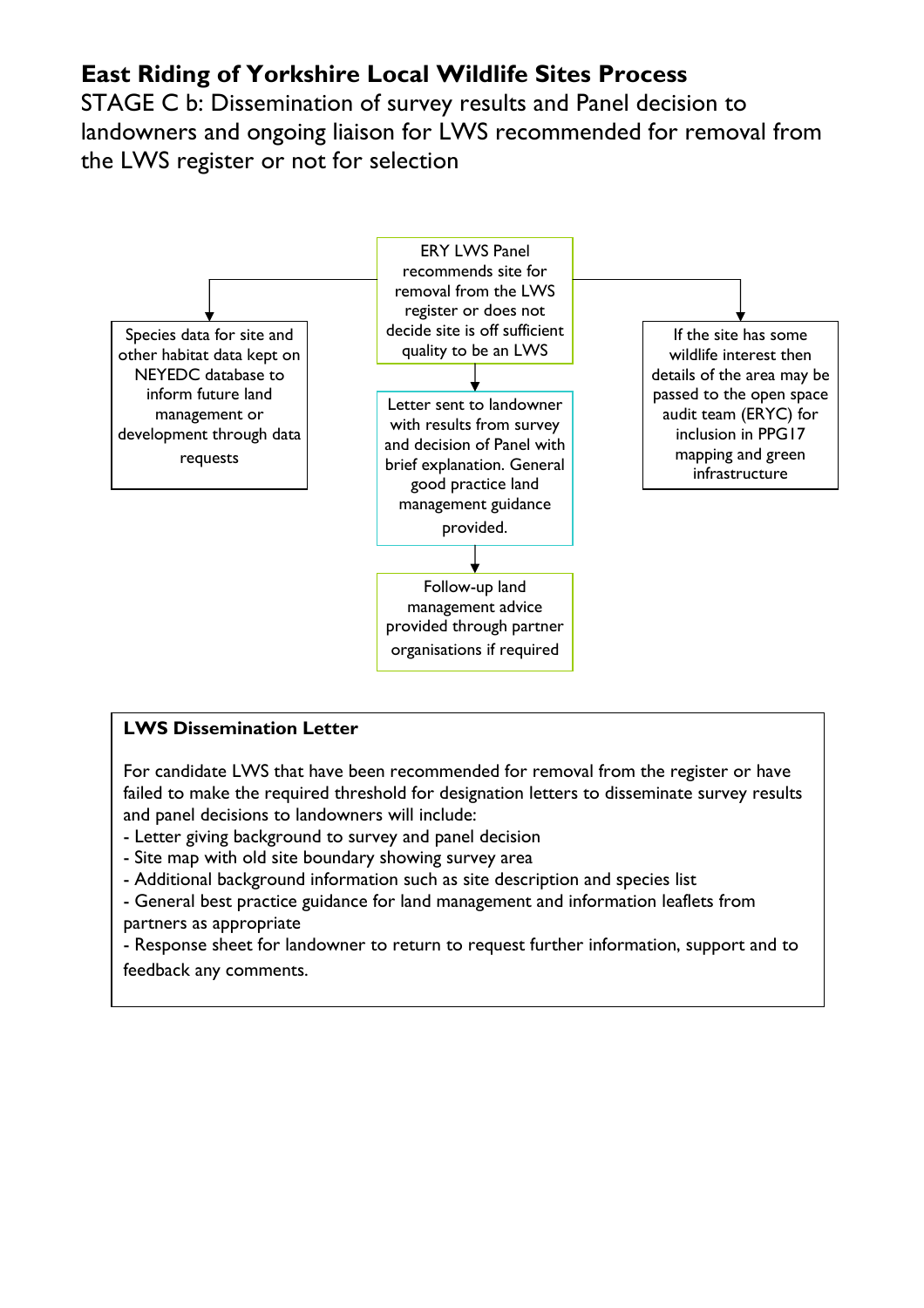# Appendix K

### Glossary

Ancient Woodland – These are sites where woodland has been present continuously since at least as far back as 1600 A.D in England. Ancient woodlands generally have richer, more characteristic floras, and in general a high nature conservation interest.

Brackish – partially saline waters often found mid-way between freshwater and saline water.

Eutrophic – mineral-rich waters, usually with high levels of soluble nitrogen and phosphorous. Eutrophic water bodies support a high primary productivity. In shallow eutrophic lakes, mineral sediments are rapidly colonised by macrophytic vegetation, the growth of which may be luxuriant.

Fen – a wetland type often following swamp in the hydroseral succession. Fens have a summer water table at or below the sediment surface but being flooded in winter. Can be divided into poor and rich fens, based both on the chemical composition of the fen waters and the species diversity of the vegetation.

Hydrosere – a continuum of vegetation types, which replace each other as succession proceeds from open water to forested mire or dry woodland.

LNR – Local Nature Reserve.

Marsh – the wet mineral-ground margin of freshwater swamp or fen. Usually nonpeat forming systems only subject to periodic water logging during the winter months.

Mesotrophic – the terms oligotrophic and eutrophic are used to describe opposite ends of the spectrum of primary productivity in water bodies. Lakes and rivers may however have a trophic system between these two extremes, a range of variation, which is encompassed by the term mesotrophic.

Mire – any stage of the hydrosere where there is a high water table, suppression of organic matter decomposition or undecomposed organic material accumulates.

Native – a species, sub-species or low taxon, occurring within the range it occupies naturally or could occupy without direct or indirect introduction or care by humans.

Niche – is the sum of the characters that determines the position of a species in an ecosystem including all the factors necessary for the survival of the species.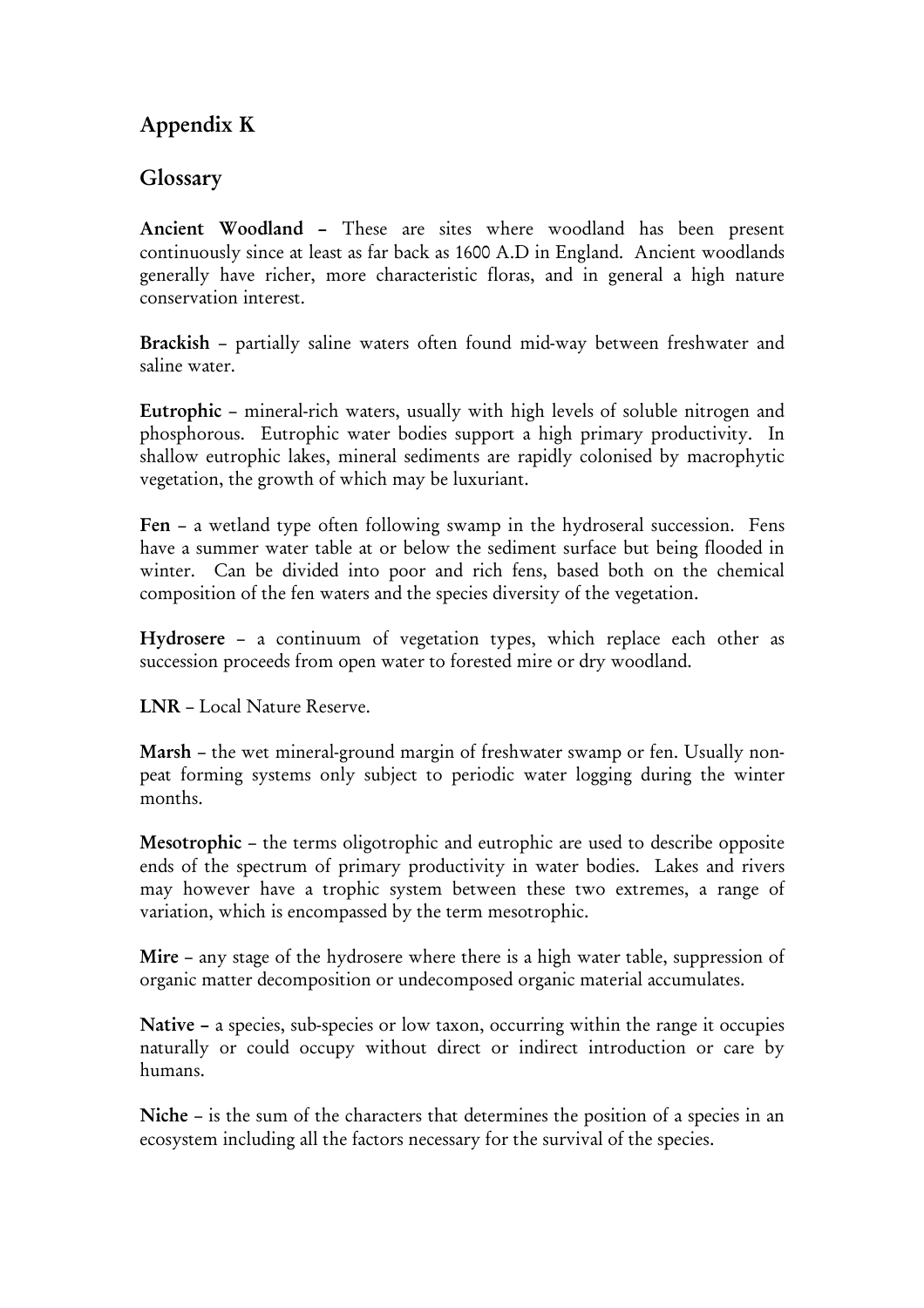Non-native – a species, sub-species or lower taxon, introduced outside its natural past or present distribution; includes any part, gametes, seeds, eggs or propagules of such species that might survive and subsequently reproduce.

NVC - National Vegetation Classification. The NVC is a standard description of the types of vegetation of Britain that form under particular environmental conditions and in different geographical locations.

Nitrophile – Nitrogen loving species.

NNR – National Nature Reserve

Oligotrophic – in Great Britain, oligotrophic waters are mainly found in upland areas where high rainfall and hard, nutrient-poor rocks provide a supply of mineralpoor waters. Oligotrophic waters support low primary productivity due to low levels, in particular, of Nitrogen and Phosphorous, and are usually very clear.

Ombrotrophic – a supply of nutrients to a wetland system entirely from precipitation (i.e. rainwater, snow and atmospheric fall).

Peat – the partially decomposed or undecomposed organic remains of plants and animals. Peat forms when the decomposition or physical removal of organic material fails to keep pace with its rate of addition. This normally occurs because decomposition is inhibited as a result of a high water table.

Primary production – the production by living organisms of organic material from inorganic resources.

Raised Bog (Mire) – these rain-fed peatlands are characteristically dome shaped and the central cupola of peat may be several metres above the mineral ground mire basin. The cupola is more convex in areas of high effective precipitation. Raised mires (unlike blanket mires) are usually limited in extent and definable for most of their perimeter by an easily recognisable boundary stream/swamp, which marks the transition between the raised bog peat and mineral soils.

Ramsar Site - These are internationally important sites for wetlands that have been identified as part of the requirements of the Ramsar Convention.

RSPB – the Royal Society for the Protection of Birds

SAC – Special Area for Conservation. These are internationally important sites for habitats and animals other than birds that have been identified as part of the requirements of the EU Habitats Directive. They are part of the series of sites across the European Union known as Natura 2000.

Semi-natural woodland – The term semi-natural woodland refers to woodland comprised of species native to the locality that have not obviously been planted.